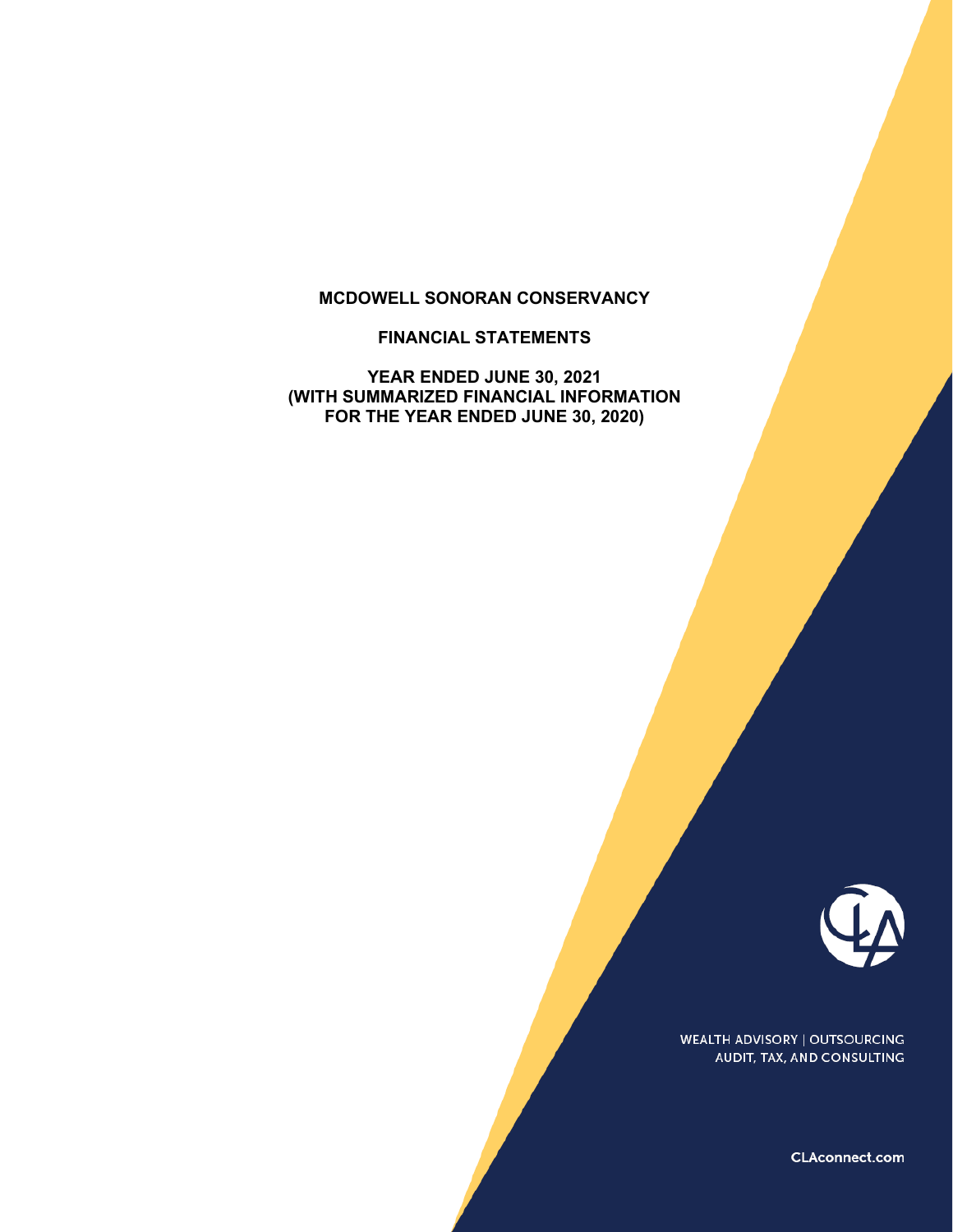### **MCDOWELL SONORAN CONSERVANCY TABLE OF CONTENTS YEAR ENDED JUNE 30, 2021 (WITH COMPARATIVE TOTALS FOR THE YEAR ENDED JUNE 30, 2020)**

| <b>INDEPENDENT AUDITORS' REPORT</b>     |   |
|-----------------------------------------|---|
| <b>FINANCIAL STATEMENTS</b>             |   |
| <b>STATEMENT OF FINANCIAL POSITION</b>  | 3 |
| <b>STATEMENT OF ACTIVITIES</b>          | 4 |
| <b>STATEMENT OF FUNCTIONAL EXPENSES</b> | 5 |
| <b>STATEMENT OF CASH FLOWS</b>          | 6 |
| <b>NOTES TO FINANCIAL STATEMENTS</b>    |   |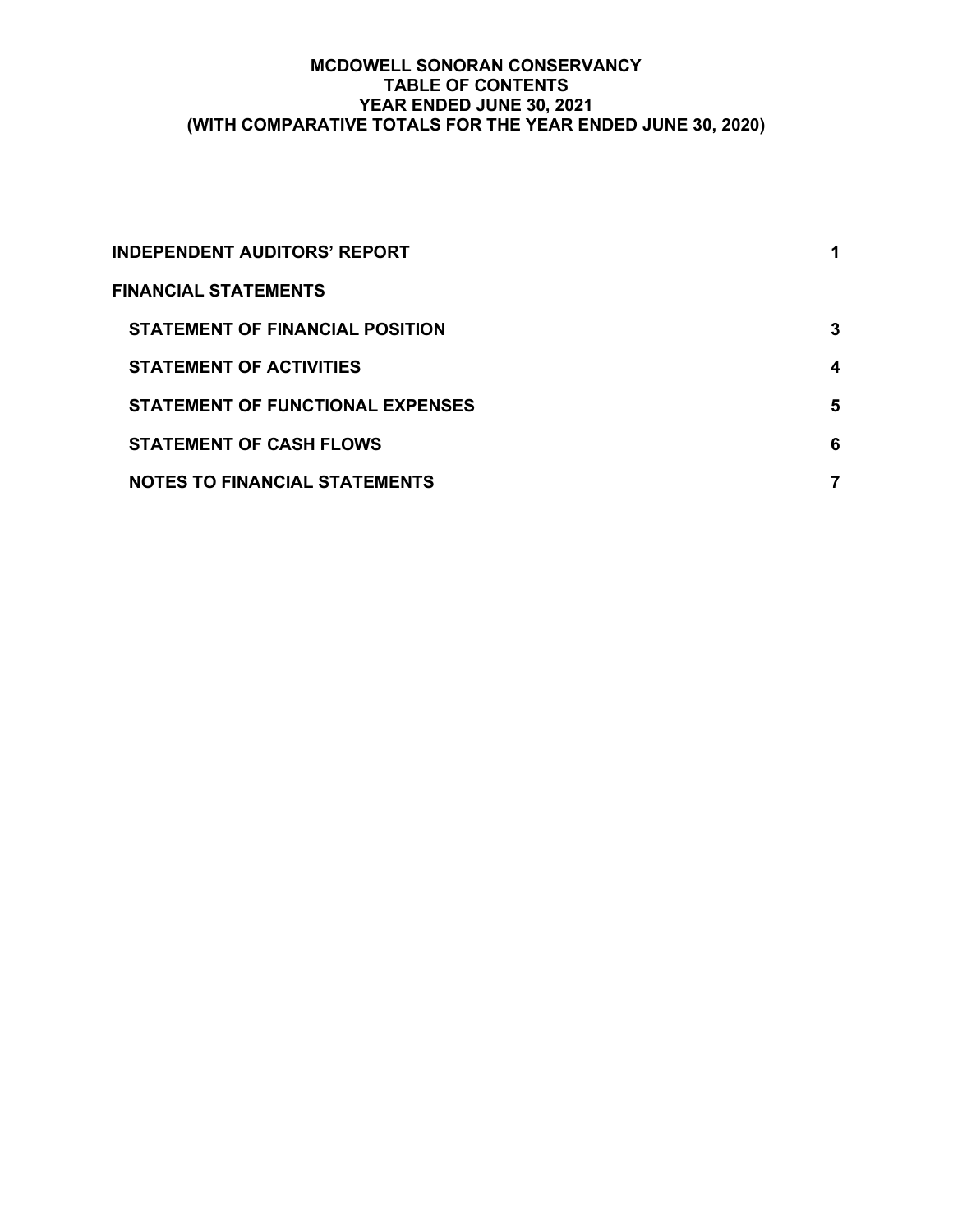

**CliftonLarsonAllen LLP CLAconnect.com**

# **INDEPENDENT AUDITORS' REPORT**

Board of Directors McDowell Sonoran Conservancy Scottsdale, Arizona

We have audited the accompanying financial statements of McDowell Sonoran Conservancy (a nonprofit corporation), which comprise the financial position as of June 30, 2021, and the related statements of activities, functional expenses, and cash flows for the year then ended, and the related notes to the financial statements.

# *Management's Responsibility for the Financial Statements*

Management is responsible for the preparation and fair presentation of these financial statements in accordance with accounting principles generally accepted in the United States of America; this includes the design, implementation, and maintenance of internal control relevant to the preparation and fair presentation of financial statements that are free from material misstatement, whether due to fraud or error.

# *Auditors' Responsibility*

Our responsibility is to express an opinion on these financial statements based on our audit. We conducted our audit in accordance with auditing standards generally accepted in the United States of America. Those standards require that we plan and perform the audit to obtain reasonable assurance about whether the financial statements are free from material misstatement.

An audit involves performing procedures to obtain audit evidence about the amounts and disclosures in the financial statements. The procedures selected depend on the auditors' judgment, including the assessment of the risks of material misstatement of the financial statements, whether due to fraud or error. In making those risk assessments, the auditor considers internal control relevant to the entity's preparation and fair presentation of the financial statements in order to design audit procedures that are appropriate in the circumstances, but not for the purpose of expressing an opinion on the effectiveness of the entity's internal control. Accordingly, we express no such opinion. An audit also includes evaluating the appropriateness of accounting policies used and the reasonableness of significant accounting estimates made by management, as well as evaluating the overall presentation of the financial statements.

We believe that the audit evidence we have obtained is sufficient and appropriate to provide a basis for our audit opinion.



CLA is an independent member of Nexia International, a leading, global network of independent accounting and consulting firms. See nexia.com/member-firm-disclaimer for details.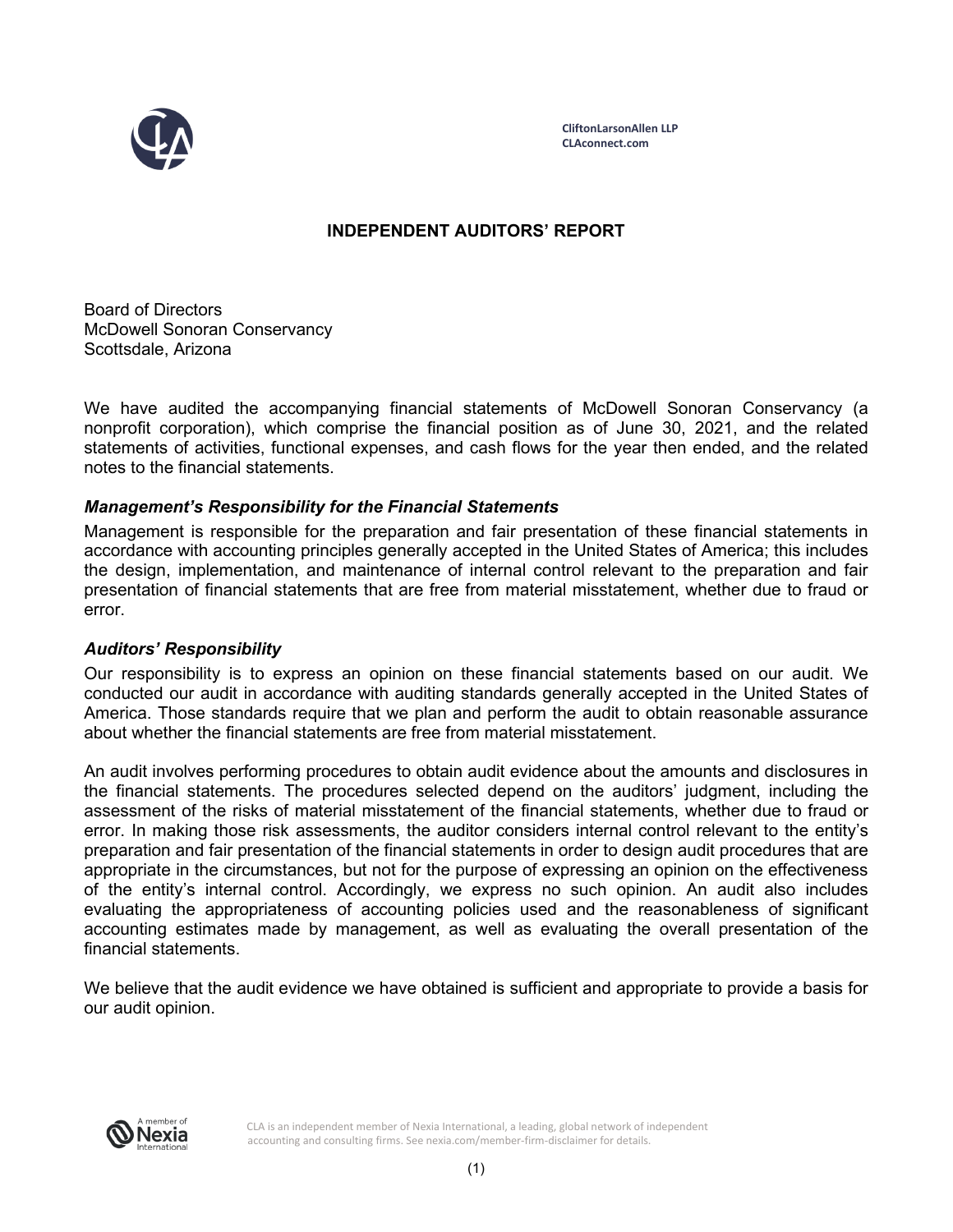# *Opinion*

In our opinion, the financial statements referred to above present fairly, in all material respects, the financial position of McDowell Sonoran Conservancy as of June 30, 2021, and the results of its activities and its cash flows for the year then ended in accordance with accounting principles generally accepted in the United States of America.

# *Other Matters*

We have previously audited the McDowell Sonoran Conservancy 2020 financial statements, and we expressed an unmodified audit opinion of those audited financial statements in our report dated May 25, 2021. In our opinion, the summarized comparative information presented herein as of and for the year ended June 30, 2020, is consistent, in all material respects, with the audited financial statements which it has been derived.

Vifton Larson Allen LLP

**CliftonLarsonAllen LLP**

Phoenix, Arizona December 10, 2021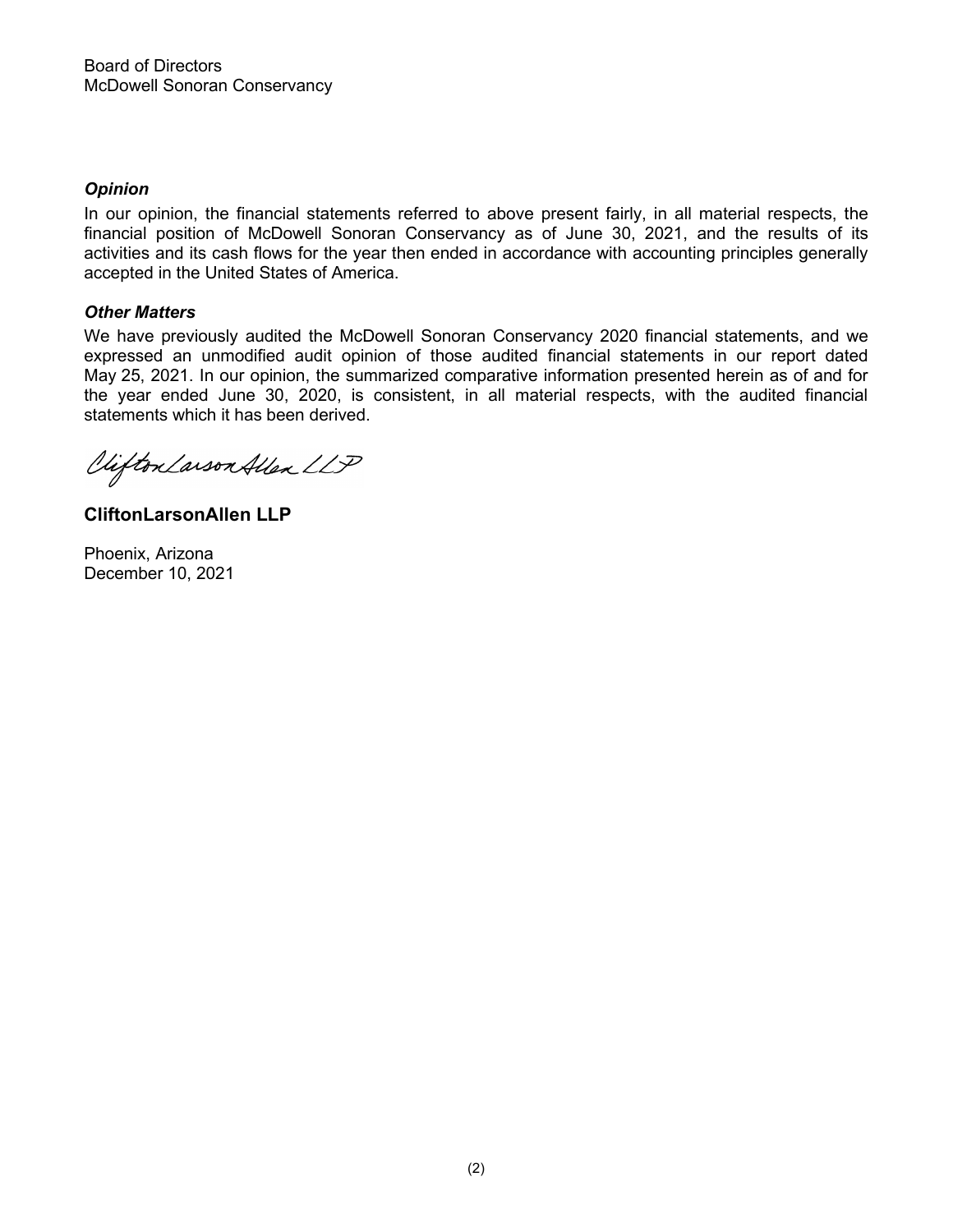#### **MCDOWELL SONORAN CONSERVANCY STATEMENT OF FINANCIAL POSITION JUNE 30, 2021 (WITH SUMMARIZED INFORMATION FOR THE YEAR ENDED JUNE 30, 2020)**

|                                                  | 2021                | 2020              |
|--------------------------------------------------|---------------------|-------------------|
| <b>ASSETS</b>                                    |                     |                   |
| <b>CURRENT ASSETS</b>                            |                     |                   |
| Cash                                             | \$<br>445,855       | \$<br>464,525     |
| <b>Contributions Receivable</b>                  | 1,228,267           | 148,812           |
| <b>Accounts Receivable</b>                       | 11,584              |                   |
| Inventory                                        | 27,278              | 23,111            |
| <b>Prepaid Expenses</b>                          | 13,116              | 16,407            |
| <b>Total Current Assets</b>                      | 1,726,100           | 652,855           |
| <b>NONCURRENT ASSETS</b>                         |                     |                   |
| Contributions Receivable, Net of Current Portion | 466,411             | 113,749           |
| Investments                                      | 364,751             | 364,143           |
| <b>Other Assets</b>                              | 4,527               | 4,327             |
| Property and Equipment, Net                      | 17,141              | 8,059             |
| Intangible Assets, Net                           | 78,441              | 55,861            |
| Land Held for Conservation                       | 383,500             | 383,500           |
| <b>Total Noncurrent Assets</b>                   | 1,314,771           | 929,639           |
| <b>Total Assets</b>                              | 3,040,871           | 1,582,494<br>- \$ |
| <b>LIABILITIES AND NET ASSETS</b>                |                     |                   |
| <b>CURRENT LIABILITIES</b>                       |                     |                   |
| <b>Accounts Payable</b>                          | \$<br>7,268         | \$<br>55,162      |
| <b>Accrued Expenses</b>                          | 75,125              | 48,230            |
| <b>Total Current Liabilities</b>                 | 82,393              | 103,392           |
| <b>NONCURRENT LIABILITIES</b>                    |                     |                   |
| Deferred Rent                                    | 4,117               | 8,929             |
| Paycheck Protection Program Loan                 | 114,709             |                   |
| Economic Injury Disaster Loan                    | 154,735             | 150,610           |
| <b>Total Noncurrent Liabilities</b>              | 273,561             | 159,539           |
| <b>Total Liabilities</b>                         | 355,954             | 262,931           |
| <b>NET ASSETS</b>                                |                     |                   |
| <b>Without Donor Restrictions:</b>               | 286,162             | 294,041           |
| <b>With Donor Restrictions</b>                   | 2,398,755           | 1,025,522         |
| <b>Total Net Assets</b>                          | 2,684,917           | 1,319,563         |
| <b>Total Liabilities and Net Assets</b>          | 3,040,871<br>$\phi$ | 1,582,494<br>\$   |

*See accompanying Notes to Financial Statements.*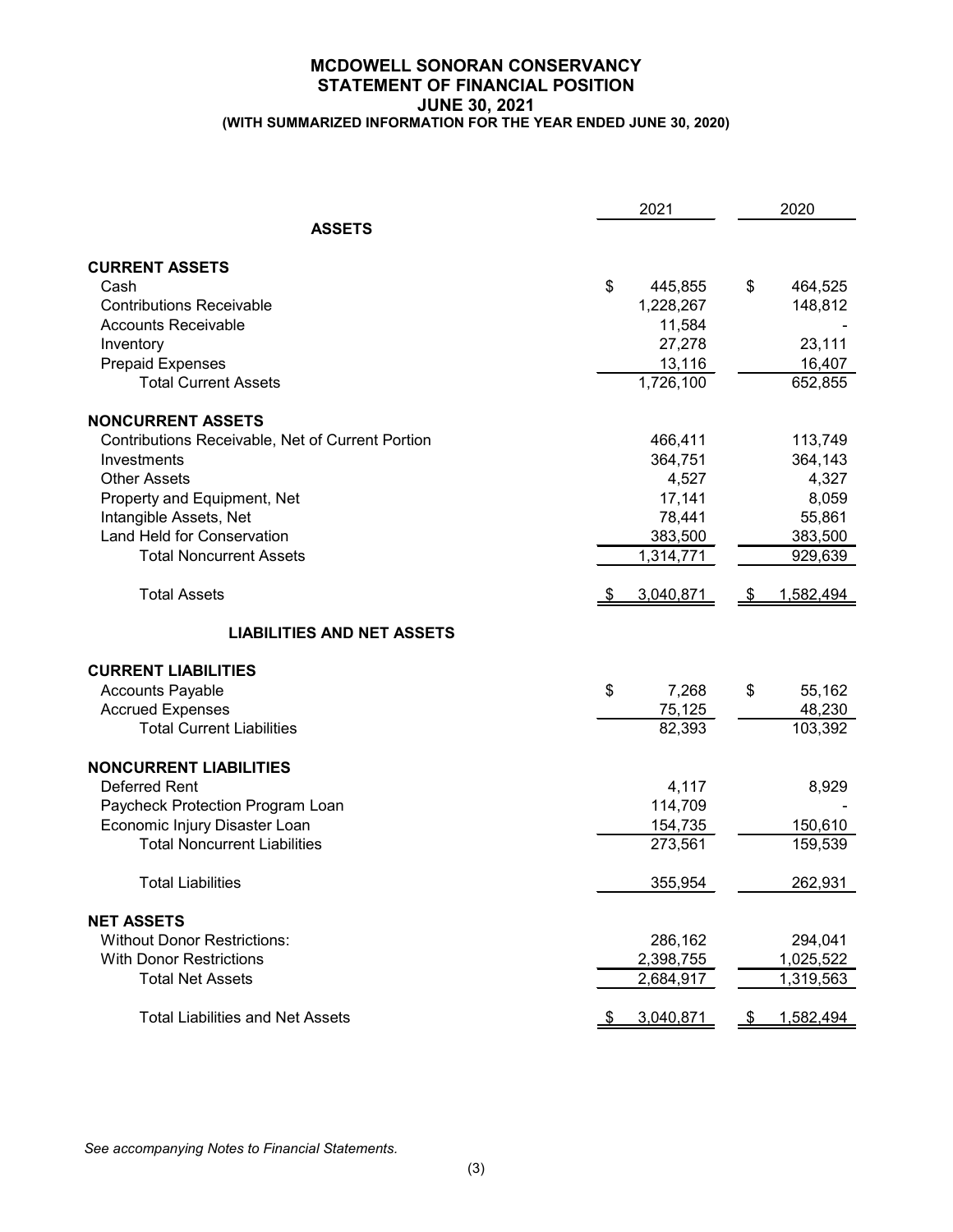#### **MCDOWELL SONORAN CONSERVANCY STATEMENT OF ACTIVITIES YEAR ENDED JUNE 30, 2021 (WITH SUMMARIZED INFORMATION FOR THE YEAR ENDED JUNE 30, 2020)**

|                                                 | <b>Without Donor</b> | <b>With Donor</b> |                 | <b>Totals</b>   |  |  |
|-------------------------------------------------|----------------------|-------------------|-----------------|-----------------|--|--|
|                                                 | Restrictions         | Restrictions      | 2021            | 2020            |  |  |
| <b>SUPPORT AND REVENUE</b>                      |                      |                   |                 |                 |  |  |
| <b>Contributed Volunteer Services</b>           | 1,149,906<br>\$      | \$                | 1,149,906<br>\$ | 1,502,813<br>\$ |  |  |
| <b>Other Contributed Materials and Services</b> | 20,818               |                   | 20,818          | 2,450           |  |  |
| <b>Contributions and Grants</b>                 | 415,329              | 1,863,258         | 2,278,587       | 967,730         |  |  |
| Program Service Revenue                         | 108,607              |                   | 108,607         | 126,265         |  |  |
| Investment Income, Net                          | 15,771               | 41,585            | 57,356          | 1,165           |  |  |
| Merchandise Sales, Net of Cost of Sales         |                      |                   |                 |                 |  |  |
| of \$5,678                                      | 2,922                |                   | 2,922           | 7,694           |  |  |
| Subtotal                                        | 1,713,353            | 1,904,843         | 3,618,196       | 2,608,117       |  |  |
| <b>Special Events:</b>                          |                      |                   |                 |                 |  |  |
| Revenue from Special Events                     | 20,237               |                   | 20,237          | 97,295          |  |  |
| Less: Costs of Direct Donor Benefits            |                      |                   |                 | (25, 744)       |  |  |
| <b>Gross Profit on Special Events</b>           | 20,237               |                   | 20,237          | 71,551          |  |  |
| Net Assets Released from Restrictions           | 531,610              | (531, 610)        |                 |                 |  |  |
| <b>Total Support and Revenue</b>                | 2,265,200            | 1,373,233         | 3,638,433       | 2,679,668       |  |  |
| <b>EXPENSES</b>                                 |                      |                   |                 |                 |  |  |
| Program Services                                | 1,609,886            |                   | 1,609,886       | 2,064,772       |  |  |
| <b>Supporting Services:</b>                     |                      |                   |                 |                 |  |  |
| Management and General                          | 309,715              |                   | 309,715         | 356,029         |  |  |
| Fundraising                                     | 353,478              |                   | 353,478         | 352,352         |  |  |
| <b>Total Supporting Services</b>                | 663,193              |                   | 663,193         | 708,381         |  |  |
| <b>Total Expenses</b>                           | 2,273,079            |                   | 2,273,079       | 2,773,153       |  |  |
| <b>CHANGE IN NET ASSETS</b>                     | (7, 879)             | 1,373,233         | 1,365,354       | (93, 485)       |  |  |
| Net Assets - Beginning of Year                  | 294,041              | 1,025,522         | 1,319,563       | 1,413,048       |  |  |
| <b>NET ASSETS - END OF YEAR</b>                 | 286,162<br>- \$      | 2,398,755<br>\$   | 2,684,917<br>\$ | \$1,319,563     |  |  |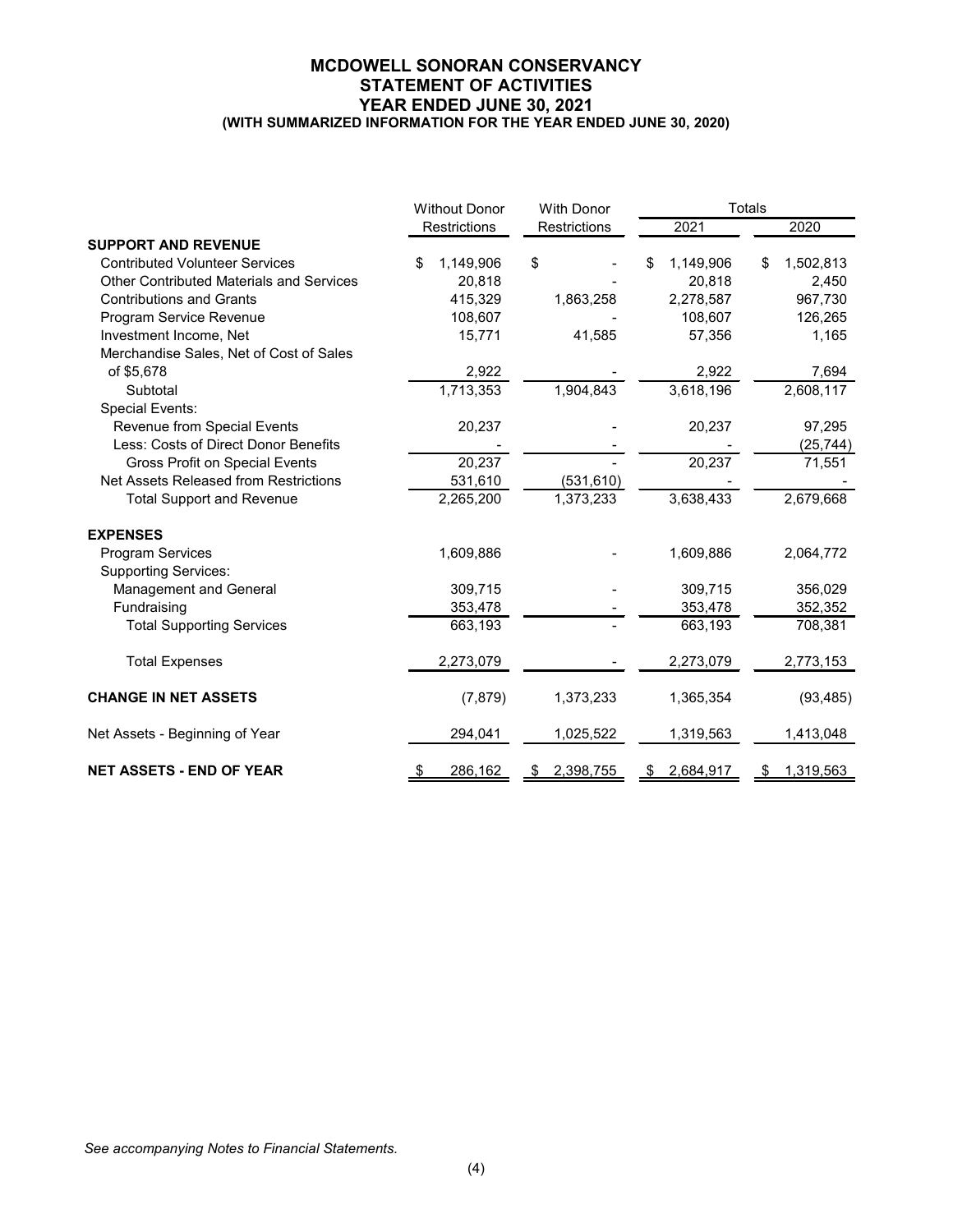#### **MCDOWELL SONORAN CONSERVANCY STATEMENT OF FUNCTIONAL EXPENSES YEAR ENDED JUNE 30, 2021 (WITH SUMMARIZED INFORMATION FOR THE YEAR ENDED JUNE 30, 2020)**

|                                        |       |                     |    | <b>Supporting Services</b> |    |             |      |                 |    |                 |     |             |               |             |
|----------------------------------------|-------|---------------------|----|----------------------------|----|-------------|------|-----------------|----|-----------------|-----|-------------|---------------|-------------|
|                                        | Total |                     |    |                            |    |             |      | Total           |    | <b>Direct</b>   |     |             |               |             |
|                                        |       | Program<br>Services |    | Management                 |    |             |      | Supporting      |    | Donor           |     |             | <b>Totals</b> |             |
|                                        |       |                     |    | and General                |    | Fundraising |      | <b>Services</b> |    | <b>Benefits</b> |     | 2021        |               | 2020        |
| Salaries, Payroll Taxes, and Benefits  | \$.   | 321,182             | \$ | 150,600                    | \$ | 244,220     | \$   | 394,820         | \$ |                 | \$. | 716,002     | \$            | 751,741     |
| <b>Equipment and Equipment Leases</b>  |       | 454                 |    | 732                        |    |             |      | 732             |    |                 |     | 1,186       |               | 8,734       |
| Telephone and Internet                 |       |                     |    | 7,344                      |    |             |      | 7,344           |    |                 |     | 7,344       |               | 7,877       |
| Depreciation and Amortization          |       | 10,151              |    | 1,516                      |    | 1,516       |      | 3,032           |    |                 |     | 13,183      |               | 19,995      |
| Occupancy                              |       | 26,744              |    | 10,186                     |    | 19,894      |      | 30,080          |    |                 |     | 56,824      |               | 58,699      |
| <b>Supplies and Materials</b>          |       | 19,780              |    | 6,957                      |    | 2,414       |      | 9,371           |    |                 |     | 29,151      |               | 105,116     |
| <b>Event Expenses</b>                  |       |                     |    |                            |    |             |      |                 |    |                 |     |             |               | 25,169      |
| <b>Contributed Volunteer Services</b>  |       | 1,149,906           |    |                            |    |             |      |                 |    |                 |     | 1,149,906   |               | 1,502,813   |
| <b>Professional Fees</b>               |       | 72,236              |    | 105,017                    |    | 68,735      |      | 173,752         |    |                 |     | 245,988     |               | 216,180     |
| Dues, Subscriptions, and Meetings      |       | 1,045               |    | 5,148                      |    | 4,898       |      | 10,046          |    |                 |     | 11,091      |               | 8,508       |
| Insurance                              |       | 4,344               |    | 1,655                      |    | 3,231       |      | 4,886           |    |                 |     | 9,230       |               | 10,504      |
| Travel                                 |       | 1,290               |    | 1,514                      |    | 511         |      | 2,025           |    |                 |     | 3,315       |               | 19,933      |
| Bank, Credit Card, and Payroll Fees    |       |                     |    | 7,468                      |    |             |      | 7,468           |    |                 |     | 7,468       |               | 11,541      |
| <b>Bad Debt Expense</b>                |       |                     |    | 4,305                      |    | 5,520       |      | 9,825           |    |                 |     | 9,825       |               | 10,195      |
| <b>Other Expense</b>                   |       | 2,754               |    | 7,273                      |    | 2,539       |      | 9,812           |    |                 |     | 12,566      |               | 16,148      |
| Special Event - Direct Donor Benefits  |       |                     |    |                            |    |             |      |                 |    |                 |     |             |               | 25,744      |
| <b>Total Expenses by Function</b>      |       | 1,609,886           |    | 309,715                    |    | 353,478     |      | 663,193         |    |                 |     | 2,273,079   |               | 2,798,897   |
| Less: Expenses Netted Against Revenues |       |                     |    |                            |    |             |      |                 |    |                 |     |             |               |             |
| on the Statement of Activities:        |       |                     |    |                            |    |             |      |                 |    |                 |     |             |               |             |
| <b>Special Event Expenses</b>          |       |                     |    |                            |    |             |      |                 |    |                 |     |             |               | (25, 744)   |
| Total Expenses Included in the Expense |       |                     |    |                            |    |             |      |                 |    |                 |     |             |               |             |
| Section of the Statement of Activities |       | 1,609,886           | \$ | 309,715                    |    | 353,478     | - \$ | 663,193         |    |                 |     | \$2,273,079 |               | \$2,773,153 |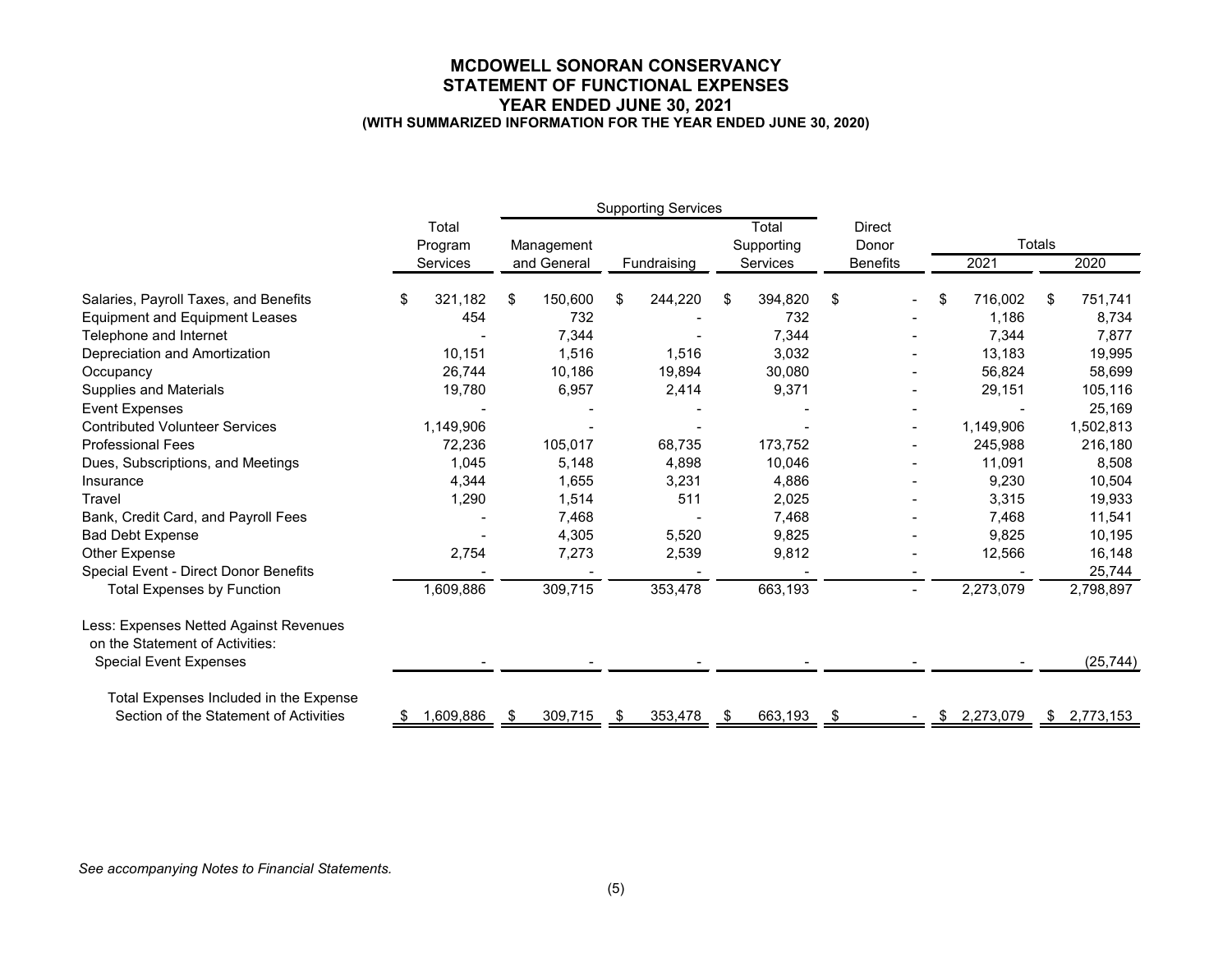#### **MCDOWELL SONORAN CONSERVANCY STATEMENT OF CASH FLOWS YEAR ENDED JUNE 30, 2021 (WITH SUMMARIZED INFORMATION FOR THE YEAR ENDED JUNE 30, 2020**

|                                                                                                                   | 2021          |             | 2020 |           |
|-------------------------------------------------------------------------------------------------------------------|---------------|-------------|------|-----------|
| <b>CASH FLOWS FROM OPERATING ACTIVITIES</b>                                                                       |               |             |      |           |
| Change in Net Assets                                                                                              | \$            | 1,365,354   | \$   | (93, 485) |
| Adjustments to Reconcile Change in Net Assets to Net Cash                                                         |               |             |      |           |
| Used by Operating Activities:                                                                                     |               |             |      |           |
| Depreciation and Amortization                                                                                     |               | 13,183      |      | 19,995    |
| <b>Bad Debt Expense</b>                                                                                           |               | 9,825       |      | 10,195    |
| Net Realized and Unrealized (Gain) Loss on Investments                                                            |               | (56, 177)   |      | 3,135     |
| Change in Discount to Present Value of Contributions Receivable                                                   |               | 15,687      |      | (15, 567) |
| (Increase) Decrease in Assets:                                                                                    |               |             |      |           |
| <b>Contributions Receivable</b>                                                                                   |               | (1,457,629) |      | (2, 311)  |
| <b>Accounts Receivable</b>                                                                                        |               | (11, 584)   |      |           |
| Inventory                                                                                                         |               | (4, 167)    |      | (8,737)   |
| <b>Prepaid Expenses</b>                                                                                           |               | 3,091       |      | 3,571     |
| Increase (Decrease) in Liabilities:                                                                               |               |             |      |           |
| <b>Accounts Payable</b>                                                                                           |               | (47, 894)   |      | 45,858    |
| <b>Accrued Expenses</b>                                                                                           |               | 31,020      |      | 5,867     |
| <b>Deferred Rent</b>                                                                                              |               | (4, 812)    |      | (3,957)   |
| Net Cash Used by Operating Activities                                                                             |               | (144, 103)  |      | (35, 436) |
| <b>CASH FLOWS FROM INVESTING ACTIVITIES</b>                                                                       |               |             |      |           |
| Purchases of Investments                                                                                          |               | (1, 131)    |      | (4,267)   |
| Proceeds from Investments                                                                                         |               | 56,700      |      | 169,229   |
| Purchases of Property and Equipment                                                                               |               | (19, 845)   |      |           |
| Purchases of Intangible Assets                                                                                    |               | (25,000)    |      | (36, 500) |
| Net Cash Provided by Investing Activities                                                                         |               | 10,724      |      | 128,462   |
| <b>CASH FLOWS FROM FINANCING ACTIVITIES</b>                                                                       |               |             |      |           |
| Proceeds from Paycheck Protection Program Loan                                                                    |               | 114,709     |      |           |
| Proceeds from Notes Payable                                                                                       |               |             |      | 150,610   |
| Net Cash Provided by Financing Activities                                                                         |               | 114,709     |      | 150,610   |
| <b>CHANGE IN CASH</b>                                                                                             |               | (18, 670)   |      | 243,636   |
| Cash - Beginning of Year                                                                                          |               | 464,525     |      | 220,889   |
| <b>CASH - END OF YEAR</b>                                                                                         | $\frac{3}{2}$ | 445,855     | -\$  | 464,525   |
| SUPPLEMENTAL DISCLOSURE OF CASH FLOW INFORMATION<br>Noncash Addition of Accrued Interest in Notes Payable Balance | $\frac{1}{2}$ | 4,125       | \$   |           |

*See accompanying Notes to Financial Statements.*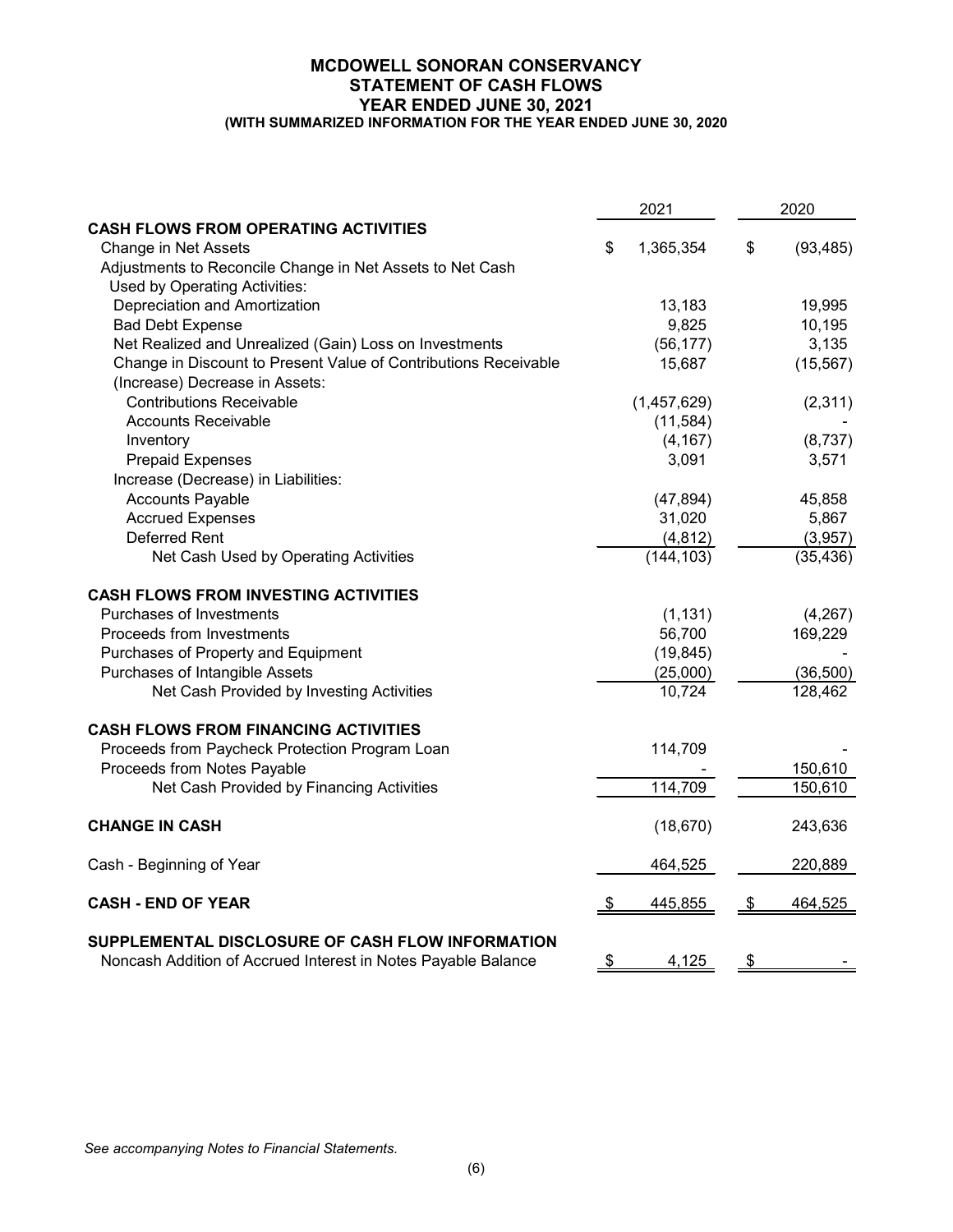# **NOTE 1 PRINCIPAL ACTIVITY AND SIGNIFICANT ACCOUNTING POLICIES**

#### **Organization**

McDowell Sonoran Conservancy (the Conservancy) is an Arizona nonprofit corporation incorporated in January 1991 and is located in Scottsdale, Arizona. The Conservancy was previously known as the McDowell Sonoran Land Conservancy. The Conservancy changed its name to McDowell Sonoran Conservancy in May 2019. The Conservancy's mission is to preserve and advance natural open space through science, education and stewardship. As stewards, the Conservancy connects the community to the McDowell Sonoran Preserve (the Preserve) through education, research, advocacy, partnerships and safe, respectful access.

Program services include:

#### **Stewardship**

The Conservancy equips a collective of volunteers with tools and structures to discover, learn, and ultimately teach. More than 700 volunteers provide their time and talent across a wide range of programs, donating more than 45,000 hours yearly valued at more than \$1.1 Million.

### **Science**

The Conservancy partners with scientists and actively involves volunteers in research as citizen scientists. The Conservancy uses research results to build best practices for long-term resource management and detect changes in plant and animal communities, provide educational opportunities for every age and contribute to the broader scientific knowledge of natural areas.

# **Education**

The Conservancy focuses on providing information about the Sonoran Desert and the environment to recreationists, families, students, environmental enthusiasts and community leaders. Learning about the natural desert, its residents and its history enhance the enjoyment of visiting the desert and reveals the significance of this living treasure.

#### **Advocacy**

To take a written or spoken stance on matters that affect the acquisition and completion of the McDowell Sonoran Preserve, the Preserve's ecological integrity and appropriate public access and use.

The significant accounting policies followed by the Conservancy are as follows:

# **Basis of Presentation**

The financial statement presentation reports information regarding the Conservancy's financial position and activities according to two classes of net assets:

*Net Assets Without Donor Restrictions* – Amounts that are not subject to usage restrictions based on donor-imposed requirements. This class also includes assets previously restricted where restrictions have expired or been met.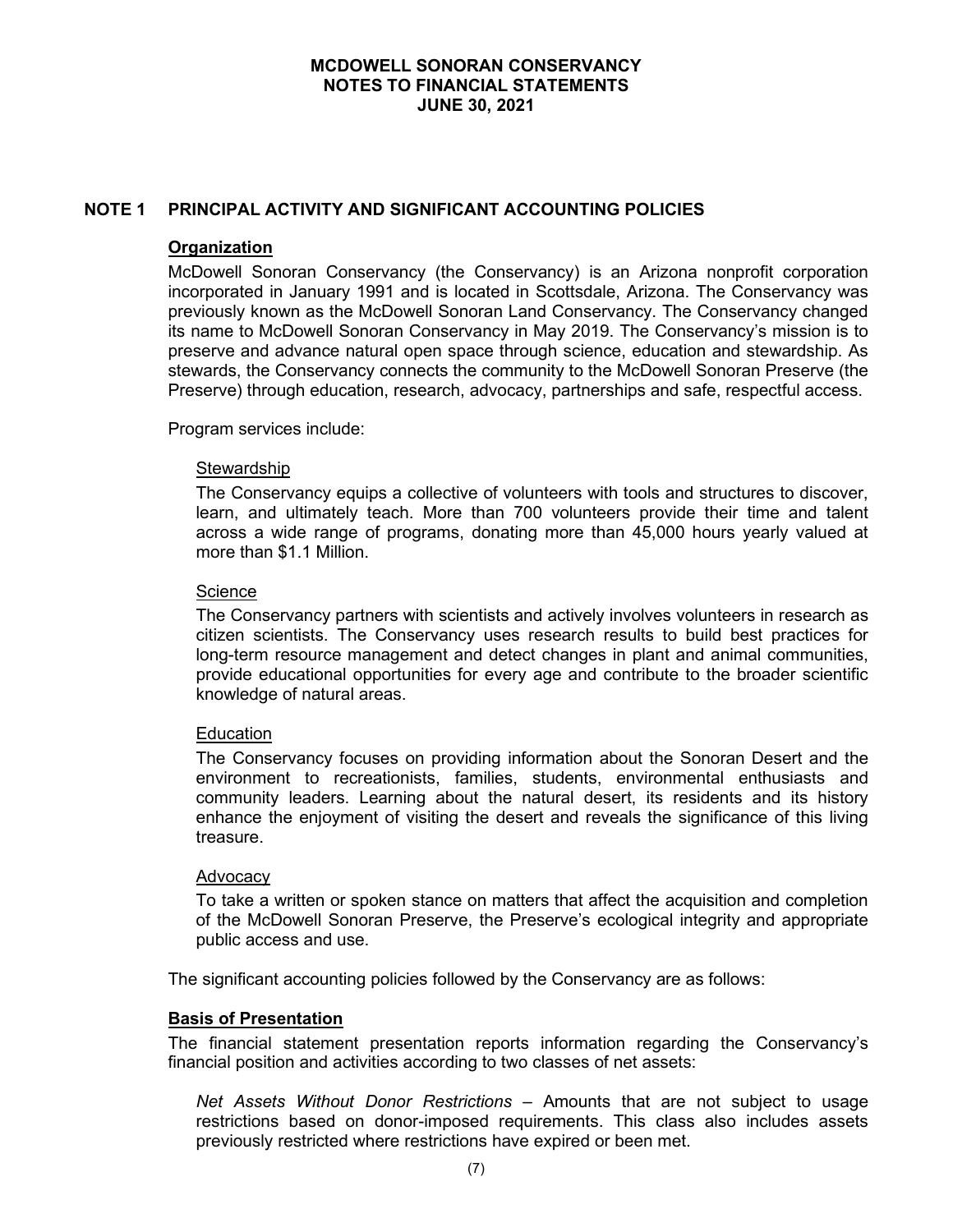# **NOTE 1 PRINCIPAL ACTIVITY AND SIGNIFICANT ACCOUNTING POLICIES (CONTINUED)**

# **Basis of Presentation (Continued)**

*Net Assets With Donor Restrictions* – Assets subject to usage limitations based on donor-imposed or grantor-imposed restrictions. These restrictions may be temporary or may be based on a particular use. Restrictions may be met by the passage of time or by actions of the Conservancy. Certain restrictions may need to be maintained in perpetuity. Gifts of long-lived assets and gifts of cash restricted for the acquisition of long-lived assets are recognized as restricted revenue when received and released from restriction when the assets are placed in service. Donor-imposed restrictions are released when a restriction expires, that is, when the stipulated time has elapsed, when the stipulated purpose for which the resource was restricted has been fulfilled, or both.

# **Use of Estimates**

The preparation of financial statements in conformity with accounting principles generally accepted in the United States of America (U.S. GAAP) requires management to make a number of estimates and assumptions that affect the reported amounts of assets and liabilities and disclosure of contingent assets and liabilities at the date of the financial statements and the reported amounts of revenues and expenses during the reporting period. Actual results could differ from those estimates.

# **Prior Period Summarized Information**

The financial statements include certain prior year summarized comparative information in total, but not by net asset class. Such information does not include sufficient detail to constitute a presentation in conformity with U.S. GAAP. Accordingly, such information should be read in conjunction with the financial statements for the year ended June 30, 2020, from which the summarized information was derived.

# **Fair Value Measurements**

The Conservancy categorizes its assets and liabilities measured at fair value into a threelevel hierarchy based on the priority of the inputs to the valuation technique used to determine fair value. The fair value hierarchy gives the highest priority to quoted prices in active markets for identical assets or liabilities (Level 1) and the lowest priority to unobservable inputs (Level 3). If the inputs used in the determination of the fair value measurement fall within different levels of the hierarchy, the categorization is based on the lowest level input that is significant to the fair value measurement. Assets and liabilities valued at fair value are categorized based on the inputs to the valuation techniques as follows:

*Level 1* – Inputs that utilize quoted prices (unadjusted) in active markets for identical assets (or liabilities) that the Conservancy has the ability to access.

*Level 2 –* Inputs that include quoted prices for similar assets and liabilities in active markets and inputs that are observable for the asset or liability, either directly or indirectly, for substantially the full term of the financial instrument. Fair values for these instruments are estimated using pricing models, quoted prices of securities with similar characteristics, or discounted cash flows.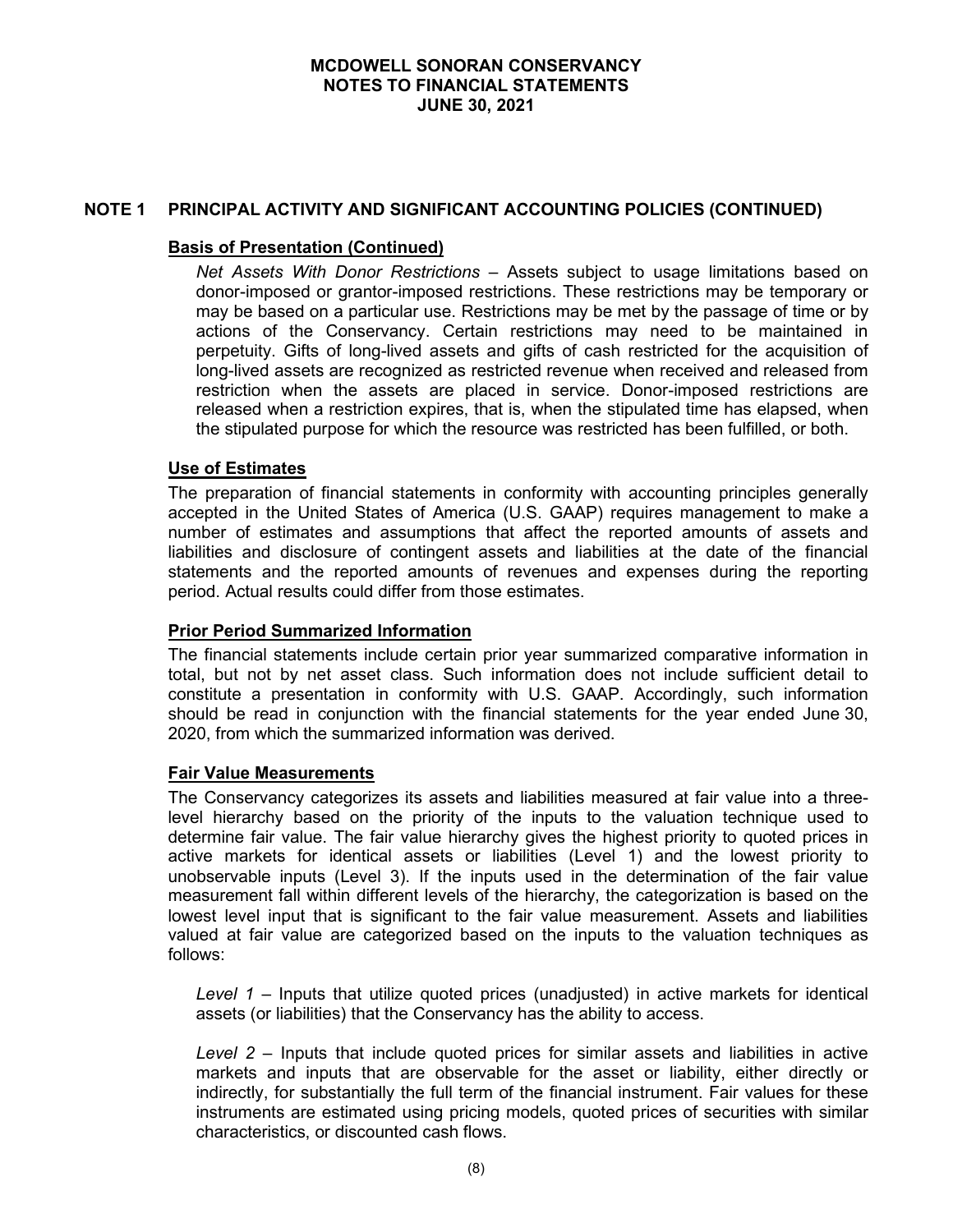# **NOTE 1 PRINCIPAL ACTIVITY AND SIGNIFICANT ACCOUNTING POLICIES (CONTINUED)**

### **Fair Value Measurements (Continued)**

*Level 3* – Inputs that are unobservable for the asset or liability, which are typically based on the Conservancy's own assumptions, as there is little, if any, related market activity.

Professional standards allow entities the irrevocable option to elect to measure certain financial instruments and other items at fair value for the initial and subsequent measurement on an instrument-by-instrument basis. The Conservancy has not elected to measure any existing financial instruments at fair value. However, it may elect to measure newly acquired financial instruments at fair value in the future.

Fair values are measured using independent pricing models or other model-based valuation techniques such as appraised values, adjusted for the security's credit rating, prepayment assumptions, and other factors such as credit loss assumptions. The Conservancy does not have any assets or liabilities that are valued using Level 1 or 2 inputs.

# **Cash**

Cash includes cash and, at times, cash equivalents consisting of highly liquid financial instruments purchased with original maturities of three months or less. Deposits at financial institutions are insured in limited amounts by the Federal Deposit Insurance Corporation (FDIC). The Conservancy maintains cash balances at financial institutions which may, at times, exceed the amount insured by the FDIC, and therefore, the Conservancy is at risk of loss of these funds should the financial institution become insolvent.

# **Contributions Receivable**

Contributions receivable are unconditional promises to give. Such promises that are expected to be collected within one year are recorded at expected net realizable value when the promise is received. Unconditional promises to give that are expected to be collected in future years are recorded at the present value of estimated future cash flows. Contributions receivable are discounted using fair value rates and contributions are written off when deemed uncollectible. Conditional promises to give are not included as support until the conditions are substantially met.

As of June 30, 2021, the Conservancy does not have any conditional promises to give.

#### **Inventory**

Inventories consists of items held for sale (primarily books, clothing, posters and other small items) and are recorded at the lower of cost or net realizable value on a first-in, first-out basis.

# **Investments**

The Conservancy holds assets in an agreement with a local community foundation. The funds are stated at fair value, which was determined based on quoted market prices of the underlying assets. Investments are exposed to various risks, such as interest rate, market, and credit risks.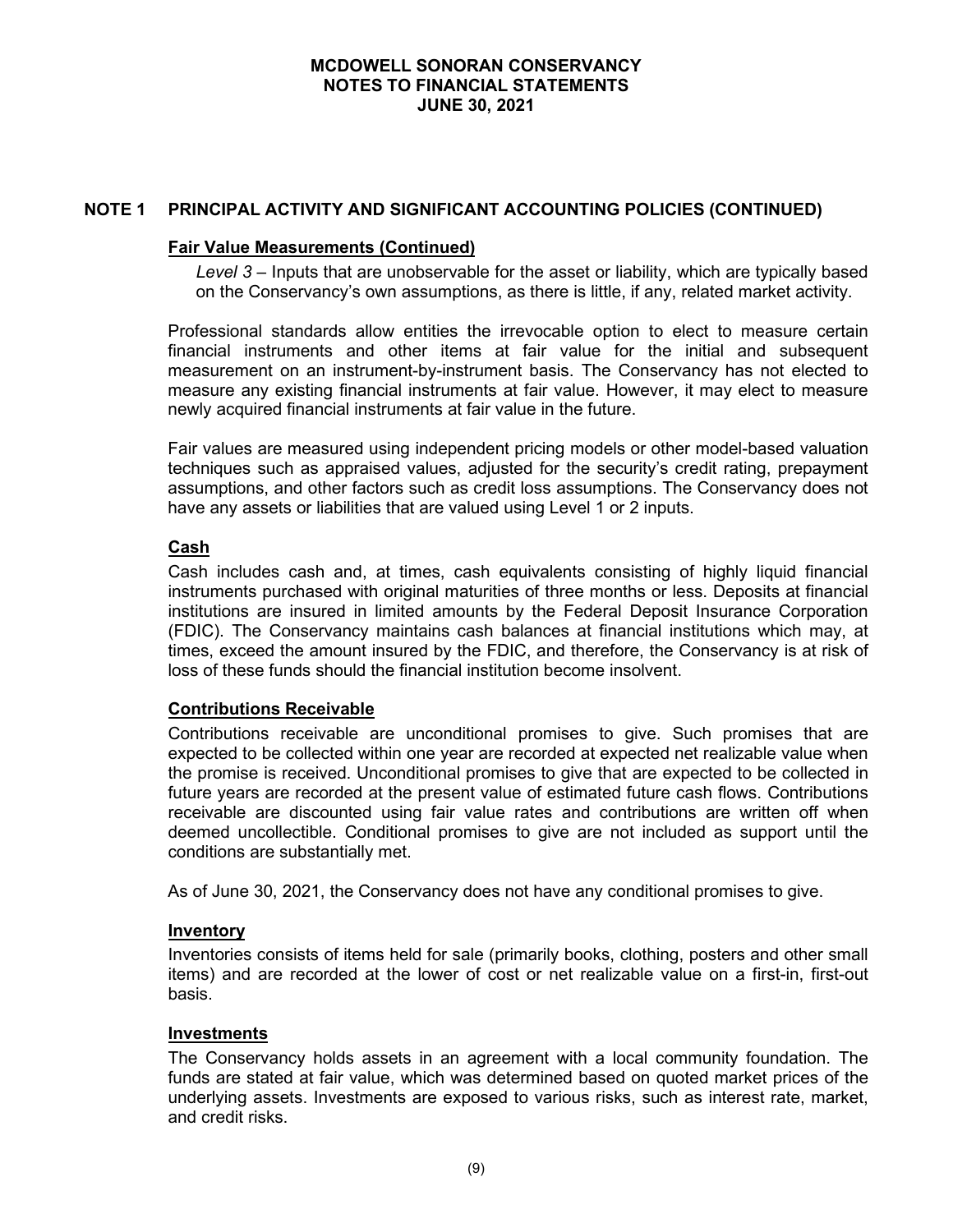# **NOTE 1 PRINCIPAL ACTIVITY AND SIGNIFICANT ACCOUNTING POLICIES (CONTINUED)**

# **Property and Equipment**

Property and equipment having a unit cost of greater than \$3,000 and a useful life of more than one year are capitalized at cost when purchased. Donated assets are capitalized at the estimated fair value at the date of receipt and restrictions are released once the asset has been placed into service. The costs of normal maintenance and repairs that do not add to the value of the asset or materially extend its life are expensed as incurred. Depreciation on property and equipment is provided on a straight-line basis over the estimated useful lives of the assets as follows:

| Furniture, Fixtures, and Equipment | 3 to 7 Years |
|------------------------------------|--------------|
| Leasehold Improvements             | 10 Years     |
| Website                            | 3 Years      |

### **Intangible Assets**

Intangible assets are valued at cost or, if donated, at fair value at the date of the gift to the Conservancy. The intangible assets are amortized on a straight-line basis over its estimated useful life of 10 years.

### **Land Held for Conservation**

Land held for conservation consists of certain undeveloped desert land located in the City of Scottsdale, Arizona and held for the purpose of conservation. The land was donated to the Conservancy and is recorded at the fair value of the land at the date of gift. The land is donor restricted to be maintained in perpetuity and is included in the Conservancy's endowment at June 30, 2021.

#### **Impairment of Long-Lived Assets**

The Conservancy accounts for long-lived assets in accordance with the provisions of Accounting for the Impairment of Long-Lived Assets. This accounting standard requires that long-lived assets be reviewed for impairment whenever events or changes in circumstances indicate that the carrying amount of an asset may not be recoverable. Recoverability of assets to be held and used is measured by a comparison of the carrying amount of an asset to future cash flows to be expected to be generated by the asset. If such assets are considered to be impaired, the impairment to be recognized is measured by the amount by which the carrying value of the assets exceeds the fair value of the assets. Assets to be disposed of are reported at the lower of the carrying amount or fair value less costs to sell. Management believes that no long-lived assets have any impairment of value.

# **Deferred Rent**

The Conservancy accounts for rent expense evenly over the term of the lease using the straight-line method. The unamortized deferred rent was \$4,117 June 30, 2021.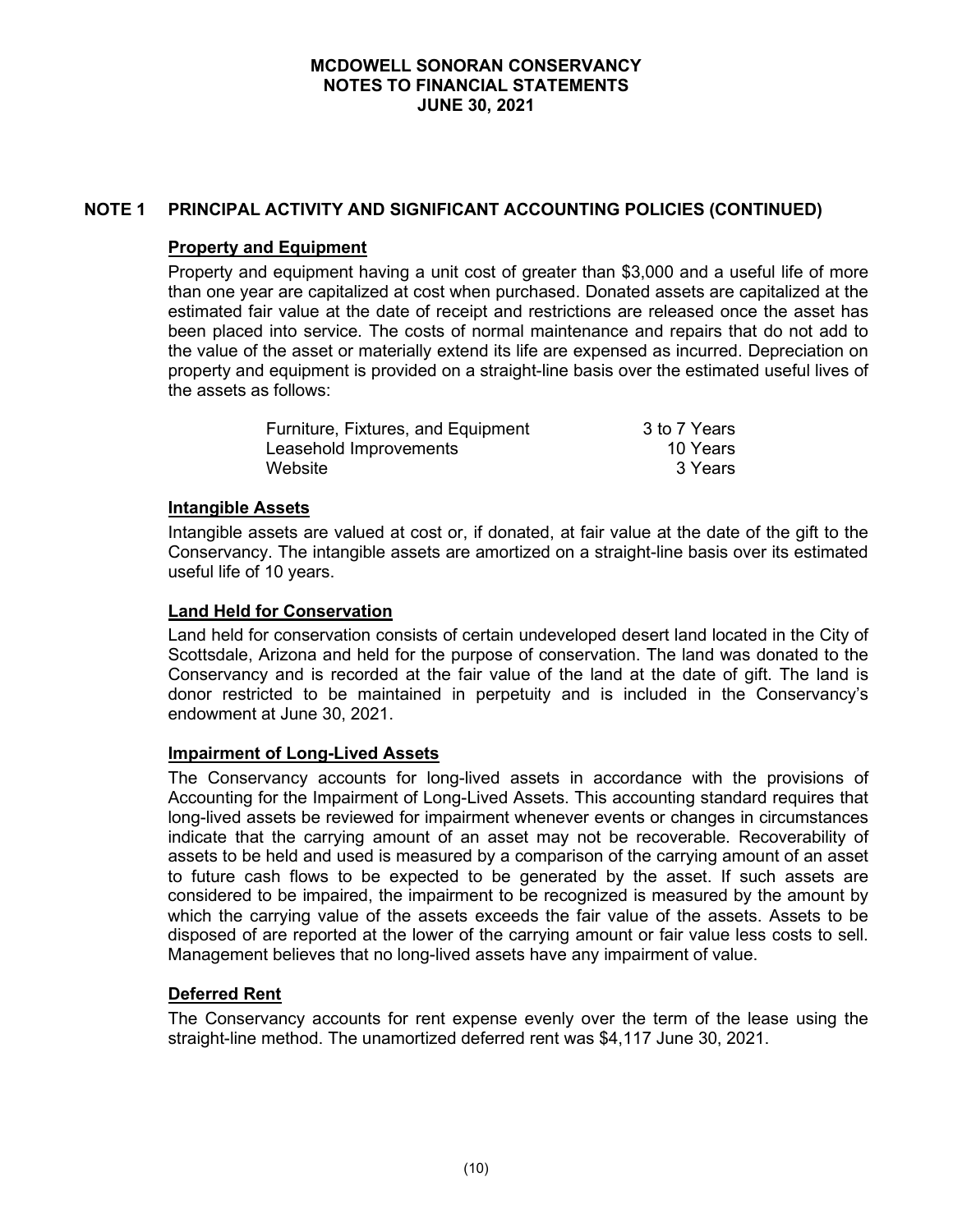# **NOTE 1 PRINCIPAL ACTIVITY AND SIGNIFICANT ACCOUNTING POLICIES (CONTINUED)**

# **Revenue Recognition**

*Program Revenues*: Program revenue is recognized as services are rendered to satisfy the contract obligations over the contract term. Payments under contracts received in advance are deferred to the applicable period in which the related services are performed or expenditures are incurred, respectively.

*Merchandise Sales:* Merchandise sales consist of retail sales which are recognized when goods are sold.

### **Donated Materials and Services**

Donated materials and professional services are recorded at their estimated values if they enhance the Conservancy's nonfinancial assets or require specialized skills that the Conservancy would normally purchase, if not provided by donation. The Conservancy recognized approximately \$1,149,906 (32% of total revenue) of time that was contributed during the year ended June 30, 2021, by the Conservancy's Stewards and others whose services met the recognition criteria. Other volunteers donate a significant amount of time to the Conservancy's program services. No amounts have been reflected in the financial statements for these other volunteer services, since they did not meet the recognition requirements under U.S. GAAP.

# **Special Events Revenue**

The Conservancy conducts special events in which a portion of the gross proceeds paid by the participant represents payment for the direct cost of the benefits received by the participant at the event. Unless a verifiable, objective means exists to demonstrate otherwise, the fair value of meals and entertainment provided at special events is measured at the actual cost to the Conservancy. The direct costs of the special events, which ultimately benefit the donor rather than the Conservancy, are recorded as costs of direct donor benefits in the accompanying statement of activities.

# **Functional Allocation of Expenses**

The costs of providing programs and other activities have been presented on a functional basis in the statements of activities and functional expenses. Directly identifiable expenses are charged to programs and supporting services. Certain costs have been allocated among the program and supporting services benefited based on management's estimate of time and/or resources devoted to each activity.

### **Income Tax Status**

The Conservancy is organized as an Arizona nonprofit corporation and has been recognized by the Internal Revenue Service (IRS) as exempt from federal income taxes under Section 501(a) of the Internal Revenue Code as an organization described in Section 501(c)(3) and has been determined not to be a private foundation under Sections 509(a)(1) and 170(b)(1)(A)(vi).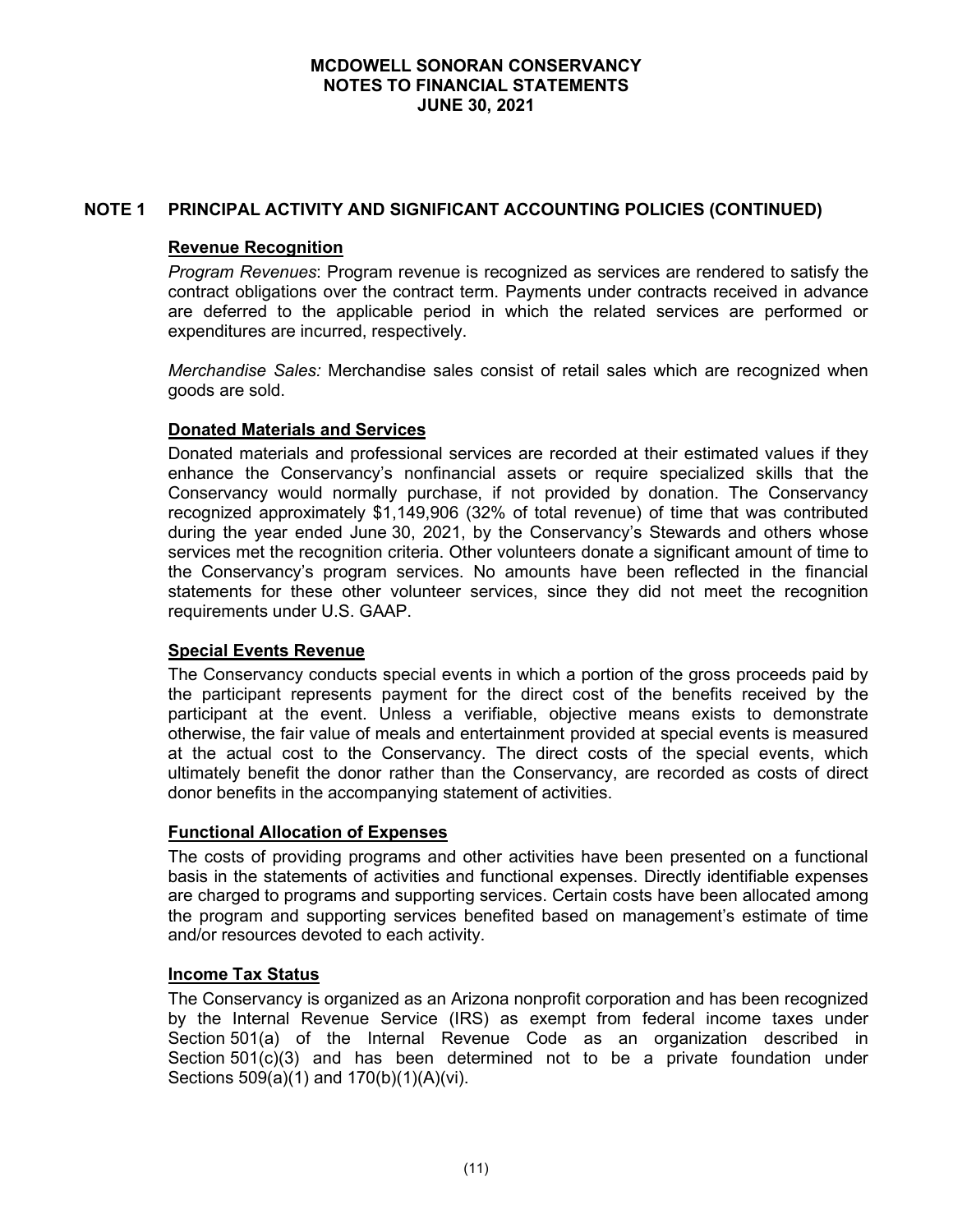# **NOTE 1 PRINCIPAL ACTIVITY AND SIGNIFICANT ACCOUNTING POLICIES (CONTINUED)**

# **Income Tax Status (Continued)**

Accordingly, contributions to the Conservancy qualify for the charitable contribution deduction under Section 170. The Conservancy is annually required to file a Return of Organization Exempt from Income Tax (Form 990) with the IRS.

The Conservancy is generally subject to income tax on net income that is derived from business activities that are unrelated to its exempt purpose. Management has determined the Conservancy has no taxable unrelated business income related to the Conservancy's activities and it has not filed the Exempt Organization Business Income Tax Return (IRS Form 990-T), or its Arizona equivalent, Form 99-T. The tax years ended June 30, 2018, 2019, and 2020 are still open to audit for both federal and state purposes. Management believes that it has appropriate support for any income tax positions taken, and, as such, does not have any uncertain tax positions that are material to the financial statements. The Conservancy would recognize future accrued interest and penalties related to unrecognized tax benefits and liabilities in income tax expense if such interest and penalties are incurred.

### **Change in Accounting Principle**

In May 2014, the Financial Accounting Standards Board (FASB) issued Accounting Standards Update (ASU) 2014-19, *Revenue from Contracts with Customers (Topic 606)*. Subsequent to May 2014, the FASB issues six ASUs to clarify certain matters related to Topic 606. Topic 606 supersedes the revenue recognition requirements in FASB ASC 605, *Revenue Recognition,* and requires the recognition of revenue when promised goods or services are transferred to customers in an amount that reflects the consideration to which an entity expects to be entitled in exchange for those goods or services. The updates address the complexity of revenue recognition and provide sufficient information to enable financial statements users to understand the nature, amount, timing, and uncertainty of revenue and cash flows arising from contracts with customers. The Conservancy's financial statements reflect the adoption of ASU 2014-09 guidance beginning in fiscal year 2021. The adoption of 2014-09 did not impact the Conservancy's reported revenue.

In August 2018, the Financial Accounting Standards Board issued Accounting Standards Update (ASU) *2018-13, Fair Value Measurement (Topic 820) – Changes to the Disclosure Requirements for Fair Value Measurement.* The update is to improve the effectiveness of disclosures in the notes to the financial statements. The Conservancy's financial statements reflect adoption of ASU 2018-13 guidance beginning in for the year-ended June 30, 2021. The adoption of ASU 2018-13 did not impact the Conservancy's reported change in net assets.

# **Subsequent Events**

The Conservancy evaluated subsequent events through December 10, 2021, the date the financial statements were available to be issued.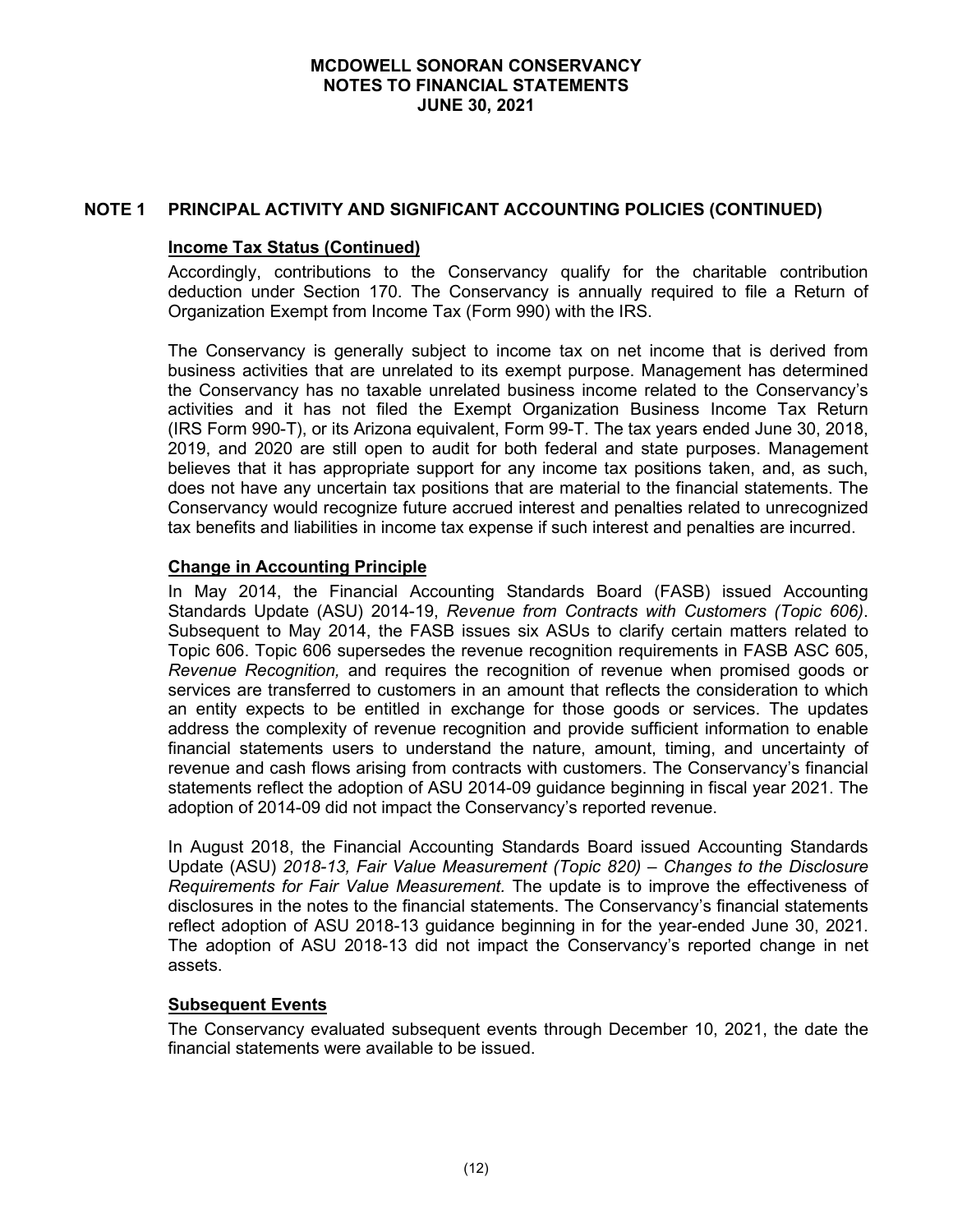# **NOTE 2 LIQUIDITY AND AVAILABILITY**

The Conservancy regularly monitors liquidity required to meet its operating needs and other contractual commitments. The Conservancy has various sources of liquidity at its disposal, including cash, investments and contributions receivable, and structures its financial assets to be available to meet general expenditures, liabilities and other obligations as they come due. The Conservancy manages its liquid resources by investing excess cash in marketable securities and interest-bearing bank accounts. In addition to financial assets available to meet general expenditures over the next 12 months, the Conservancy prepares and strives to operate within an annual budget.

Financial assets available for general expenditure, that is, without donor or other restrictions limiting their use, within one year of the statement of financial position date, comprise the following at June 30, 2021:

| Cash and Cash Equivalents                         | \$<br>445,855 |
|---------------------------------------------------|---------------|
| <b>Contributions Receivable</b>                   | 1,694,678     |
| Accounts Receivable                               | 11,584        |
| Investments                                       | 364,751       |
| <b>Total Financial Assets</b>                     | 2,516,868     |
| Less:                                             |               |
| Donor-Imposed Purpose Restrictions and Endowment  | (376, 316)    |
| Long-Term Receivables                             | (466, 411)    |
| Board-Designated Operating Reserve Fund           | (103,000)     |
| <b>Financial Assets Available to Meet General</b> |               |
| <b>Expenditures Within One Year</b>               | 1,571,141     |

Although, the Conservancy does not intend to spend from the board-designated Operating Reserve fund, these amounts could be made available if necessary.

#### **NOTE 3 CONTRIBUTIONS RECEIVABLE**

Contributions receivable consist of the following at June 30, 2021:

| Contributions Due in Less than One Year | S | 1.228.267 |
|-----------------------------------------|---|-----------|
| Contributions Due in One to Five Years  |   | 508,299   |
| <b>Gross Contributions Receivable</b>   |   | 1,736,566 |
| Less:                                   |   |           |
| Allowance                               |   | (22, 280) |
| Discount at 1.25%                       |   | (19,608)  |
| Contributions Receivable, Net           |   |           |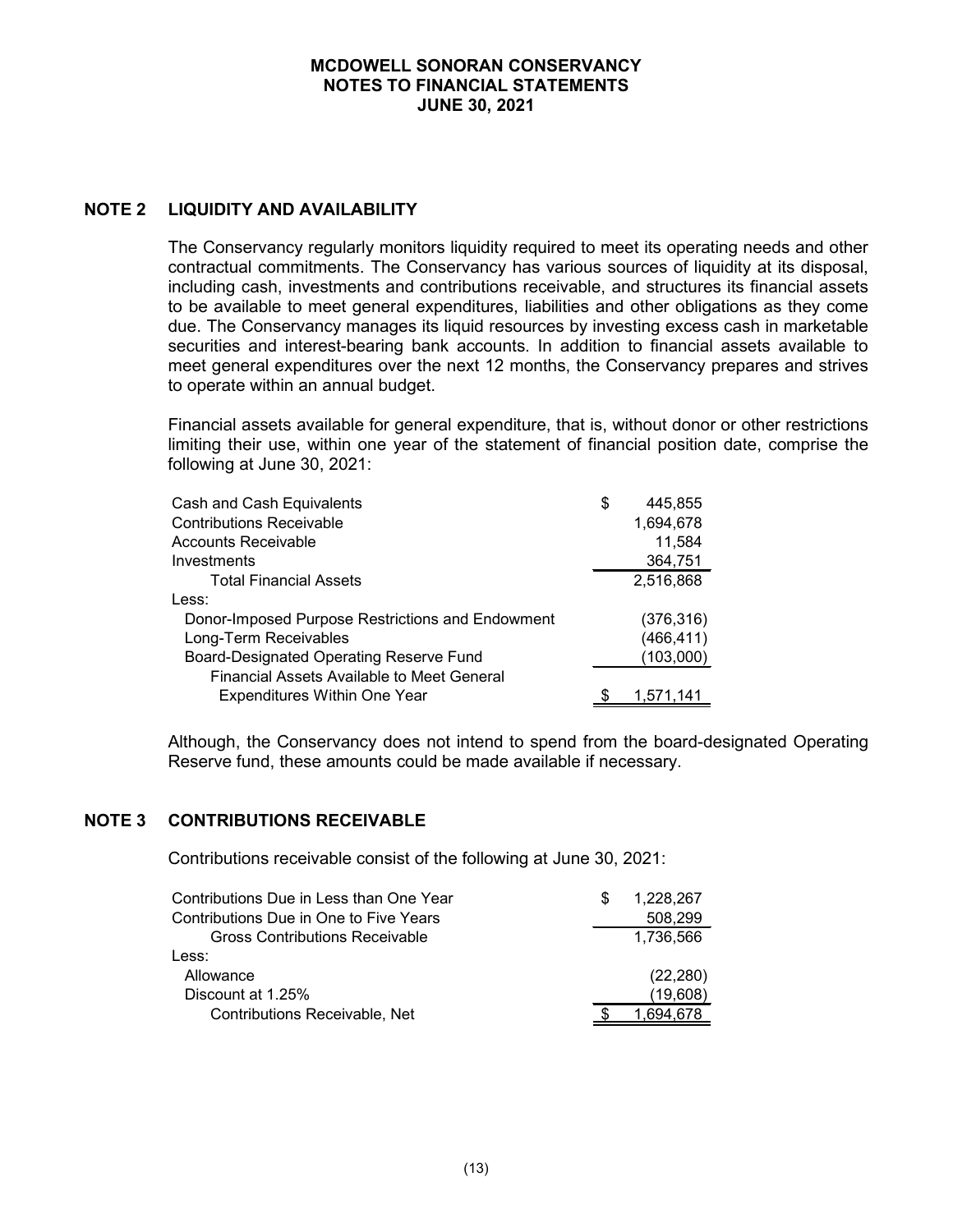### **NOTE 4 INVESTMENTS AND FAIR VALUE MEASUREMENTS**

The Conservancy uses fair value measurements to record fair value adjustments to certain assets and liabilities and to determine fair value disclosures. For additional information on how the Conservancy measures fair value refer to Note 1 – Summary of Significant Accounting Policies. The following table presents the fair value hierarchy for the balances of the assets of the Conservancy measured at fair value on a recurring basis as of June 30, 2021:

|                             | evel |                 | . evel 2 |   | ∟evel 3 | ™otal   |
|-----------------------------|------|-----------------|----------|---|---------|---------|
| Investments:                |      |                 |          |   |         |         |
| <b>Community Foundation</b> |      |                 |          |   |         |         |
| Investment Pools            |      | $\qquad \qquad$ |          | - | 364.751 | 364.751 |

Purchases, sales, transfers in and transfers out of Level 3 investments consist of following for the year ended June 30, 2021:

|                  |                | Principal          |              |
|------------------|----------------|--------------------|--------------|
|                  |                | Valuation          | Unobservable |
|                  |                | Technique          | Inputs       |
| <b>Purchases</b> | \$<br>1,131    | <b>Fair Market</b> | Value of     |
| Sales            | 56,700         | Value of           | Underlying   |
| Transfers-In     | $\blacksquare$ | Investments        | Assets       |
| Transfers-Out    | $\blacksquare$ |                    |              |

# **NOTE 5 PROPERTY AND EQUIPMENT**

Property and equipment consists of the following at June 30, 2021:

| Furniture, Fixtures, and Equipment_ | 115.727   |
|-------------------------------------|-----------|
| Total                               | 115.727   |
| Less: Accumulated Depreciation      | (98, 586) |
| Property and Equipment, Net         | 17.141    |

Depreciation expense charged to operations was \$10,763 for the year ended June 30, 2021.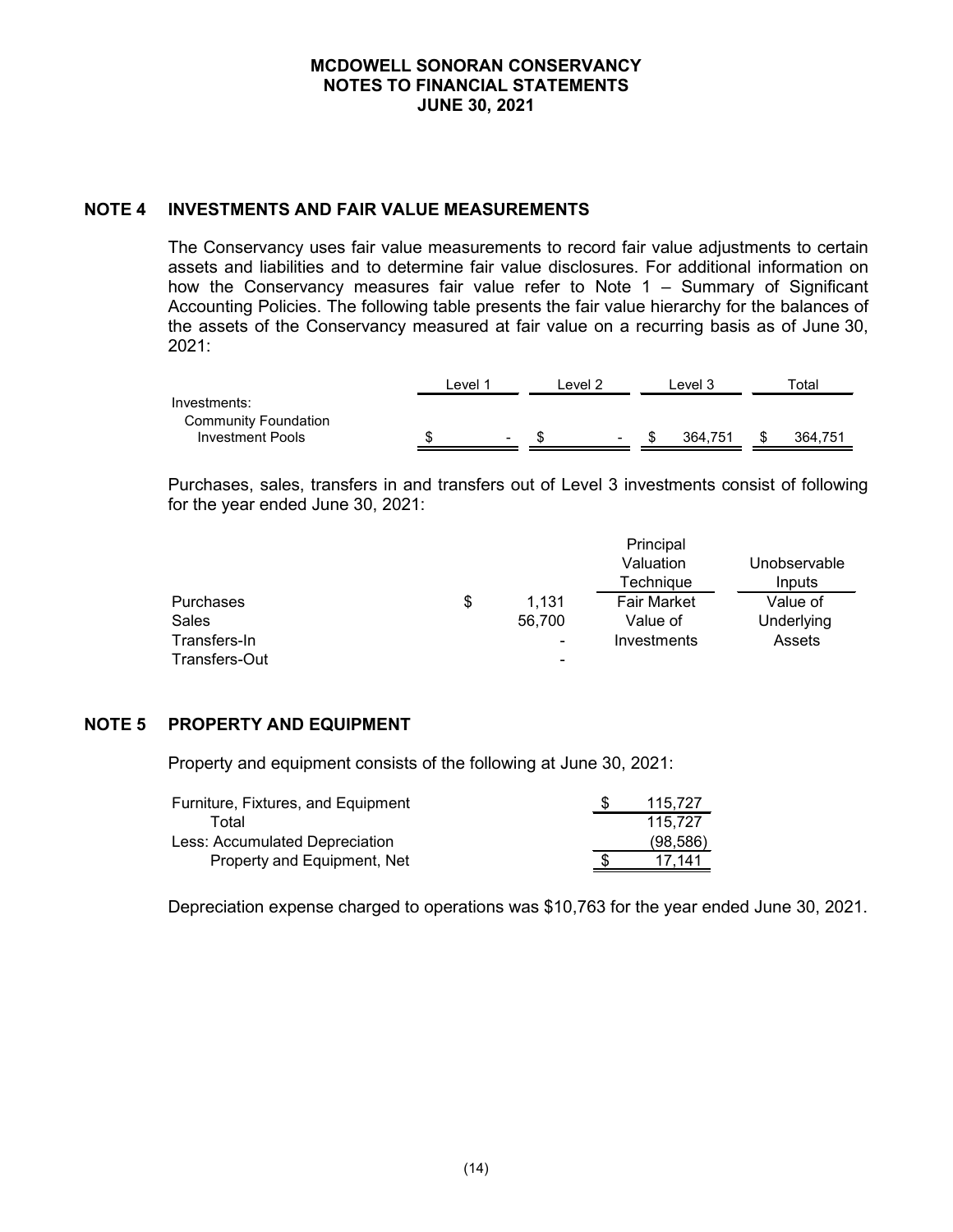# **NOTE 6 INTANGIBLE ASSETS**

Intangible assets consist of the following at June 30, 2021:

| Logo                                  | S | 24.201  |
|---------------------------------------|---|---------|
| Children's Learning and Play Festival |   | 36,500  |
| Video Game                            |   | 25,000  |
| Total                                 |   | 85.701  |
| Less: Accumulated Amortization.       |   | (7,260) |
| Intangible Assets, Net                |   | 78.441  |

The acquisition of the Children's Learning & Play Festival in 2020 resulted in recognizing goodwill of \$36,500. This goodwill is assessed annually by the Conservancy for any impairment.

Amortization expense charged to operations was \$2,420 36,500 for the year ended June 30, 2021.

### **NOTE 7 ECONOMIC INJURY DISASTER AND PAYCHECK PROTECTION PROGRAM LOANS**

The Conservancy applied for and was approved a \$150,000 under the Economic Injury Disaster Loan (EIDL) administered by the Small Business Administration.

The EIDL loan accrues interest at 2.75% The note requires payments of \$641 beginning May 2021 through May 2050 and is secured by a continuing security interest in all tangible and intangible personal property of the Conservancy. The balance at June 30, 2021 includes accrued interest of \$4,735. Future principal maturities on the EIDL loan are as follows:

| Year Ending June 30, |   | Amount  |  |  |
|----------------------|---|---------|--|--|
| 2022                 | S | 3,522   |  |  |
| 2023                 |   | 3,620   |  |  |
| 2024                 |   | 3,721   |  |  |
| 2025                 |   | 3,824   |  |  |
| 2026                 |   | 3,824   |  |  |
| Thereafter           |   | 136,224 |  |  |
| Total                |   | 154.735 |  |  |

Subsequent to year-end, the Conservancy repaid the EIDL in full, including accrued interest.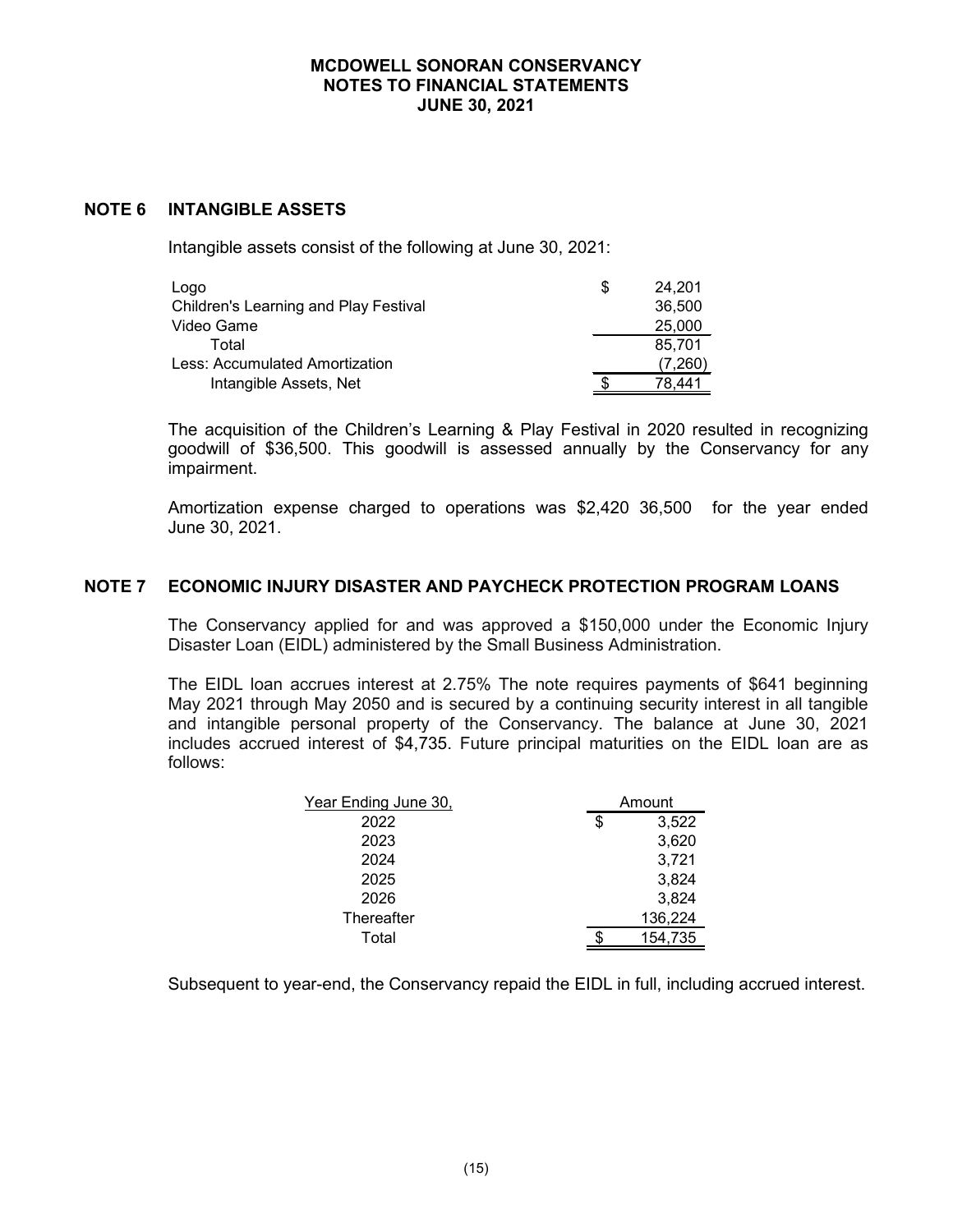# **NOTE 7 ECONOMIC INJURY DISASTER AND PAYCHECK PROTECTION PROGRAM LOANS (CONTINUED)**

On January 21, 2021, the Conservancy received proceeds in the amount of \$114,240 to fund payroll, rent, utilities, and interest on mortgages and existing debt through the Paycheck Protection Program (the PPP Loan). The PPP loan may be forgiven by the U.S. Small Business Administration (SBA) subject to certain performance barriers, as outlined in the loan agreement and the CARES Act. Therefore, the Conservancy has classified this loan as a conditional contribution for accounting purposes. As of June 30, 2021, the Conservancy has not satisfied the performance barriers attributable to \$114,240 of the PPP loan proceeds, and this amount is classified as Paycheck Protection Program Loan in the accompanying statement of financial position. Payment of principal and interest is deferred until the date on which the amount of forgiveness is remitted to the lender or, if the Conservancy fails to apply for forgiveness within 10 months after the covered period, then payment of principal and interest shall begin on that date. The covered period from January 21, 2021 to July 8, 2021 is the time that the Conservancy has to spend their PPP Loan funds. Subsequent to year-end, the loan was forgiven on August 17, 2021.

The SBA may review funding eligibility and usage of funds for compliance with program requirements based on dollar thresholds and other factors. The amount of liability, if any, from potential noncompliance cannot be determined with certainty; however, management is of the opinion that any review will not have a material adverse impact on the Conservancy's financial position.

# **NOTE 8 NET ASSETS**

#### **Net Assets Without Donor Restrictions**

Board-designated net assets consist of the following at June 30, 2021:

Board-Designated Reserve Fund  $$$  103,000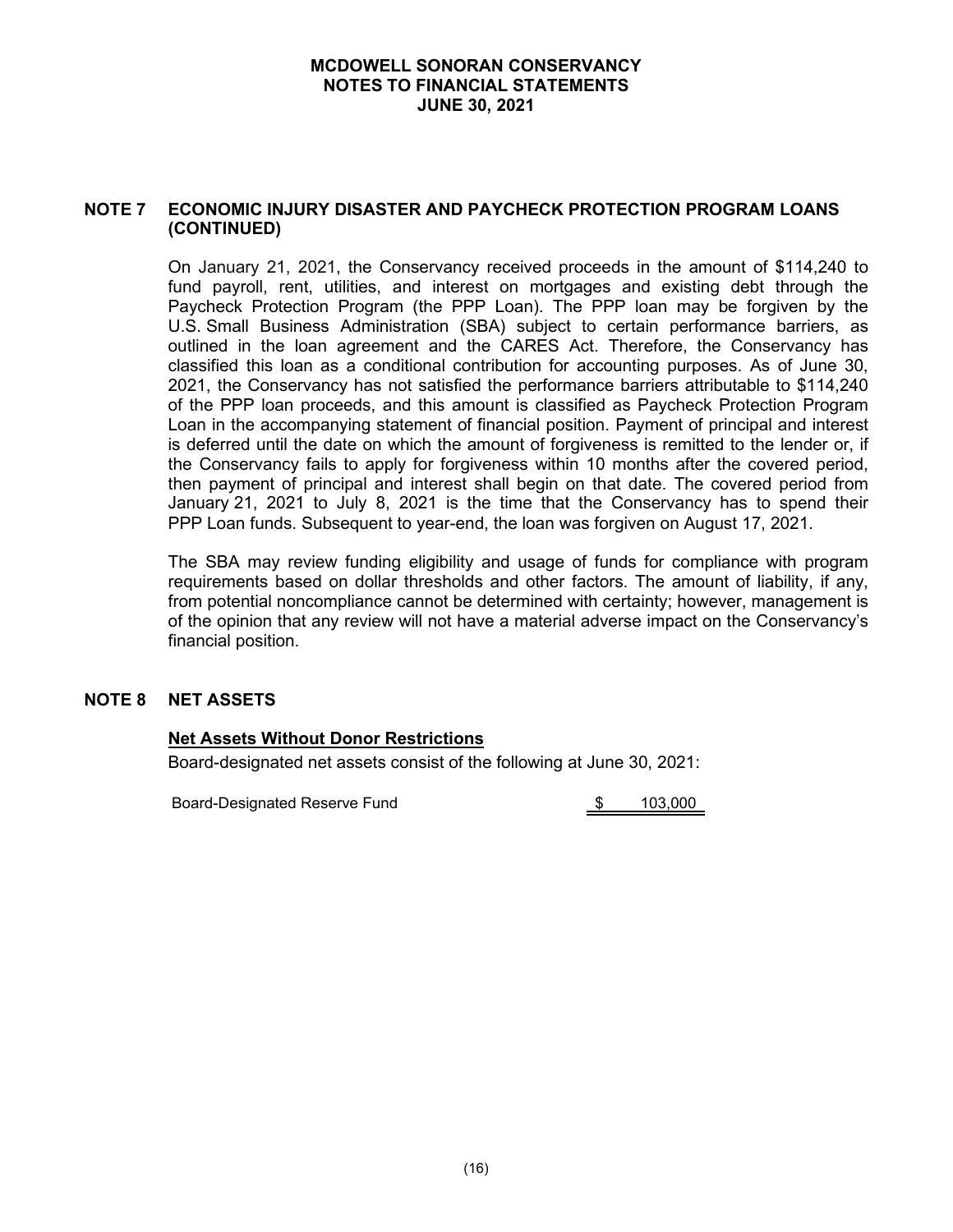#### **NOTE 8 NET ASSETS (CONTINUED)**

#### **Net Assets With Donor Restrictions**

Net assets with donor restrictions are restricted for the following purposes or periods June 30, 2021:

| Subject to Expenditure for Specified Purpose:                                                                                           |              |
|-----------------------------------------------------------------------------------------------------------------------------------------|--------------|
| Education                                                                                                                               | \$<br>26,621 |
| Stewardship                                                                                                                             | 25,000       |
| Total                                                                                                                                   | 51,621       |
| Subject to the Passage of Time:<br>Promises to Give are Not Restricted by Donors but<br>Which are Unavailable for Expenditure Until Due | 1,638,939    |
| Total                                                                                                                                   | 1,638,939    |
| Endowments:<br>Subject to Endowment Spending Policy and                                                                                 |              |
| Appropriation:<br><b>Earnings on Endowment Funds</b>                                                                                    | 53,536       |
| Restricted in Perpetuity:                                                                                                               |              |
| <b>Land Held for Conservation</b>                                                                                                       | 383,500      |
| Endowment Pledge Receivable                                                                                                             | 62,500       |
| Endowment                                                                                                                               | 208,659      |
| Total                                                                                                                                   | 654,659      |
| Total Net Assets with Donor Restrictions                                                                                                | 2,398,755    |

# **NOTE 9 ENDOWMENT**

The board of directors (board) of the Conservancy has adopted the Arizona Management of Charitable Funds Act of 2008 (AMCFA) (the Arizona version of the Uniform Prudent Management of Institutional Funds Act of 2006). The board has interpreted as requiring the preservation of the fair value of the original donation as of the donation date of the donorrestricted endowment funds absent explicit donor stipulations to the contrary. As a result of this interpretation, the Conservancy classifies as net assets with perpetual restrictions (a) the original value of gifts donated to the permanent endowment, (b) the original value of subsequent gifts to the permanent endowment, and (c) accumulations to the permanent endowment made in accordance with the direction of the applicable donor gift instrument at the time the accumulation is added to the fund.

The remaining portion of the donor-restricted endowment fund that is not classified as net assets with perpetual restrictions is classified as net assets donor purpose restrictions until those amounts are appropriated for expenditure by the Conservancy in a manner consistent with the standard of prudence prescribed by AMCFA.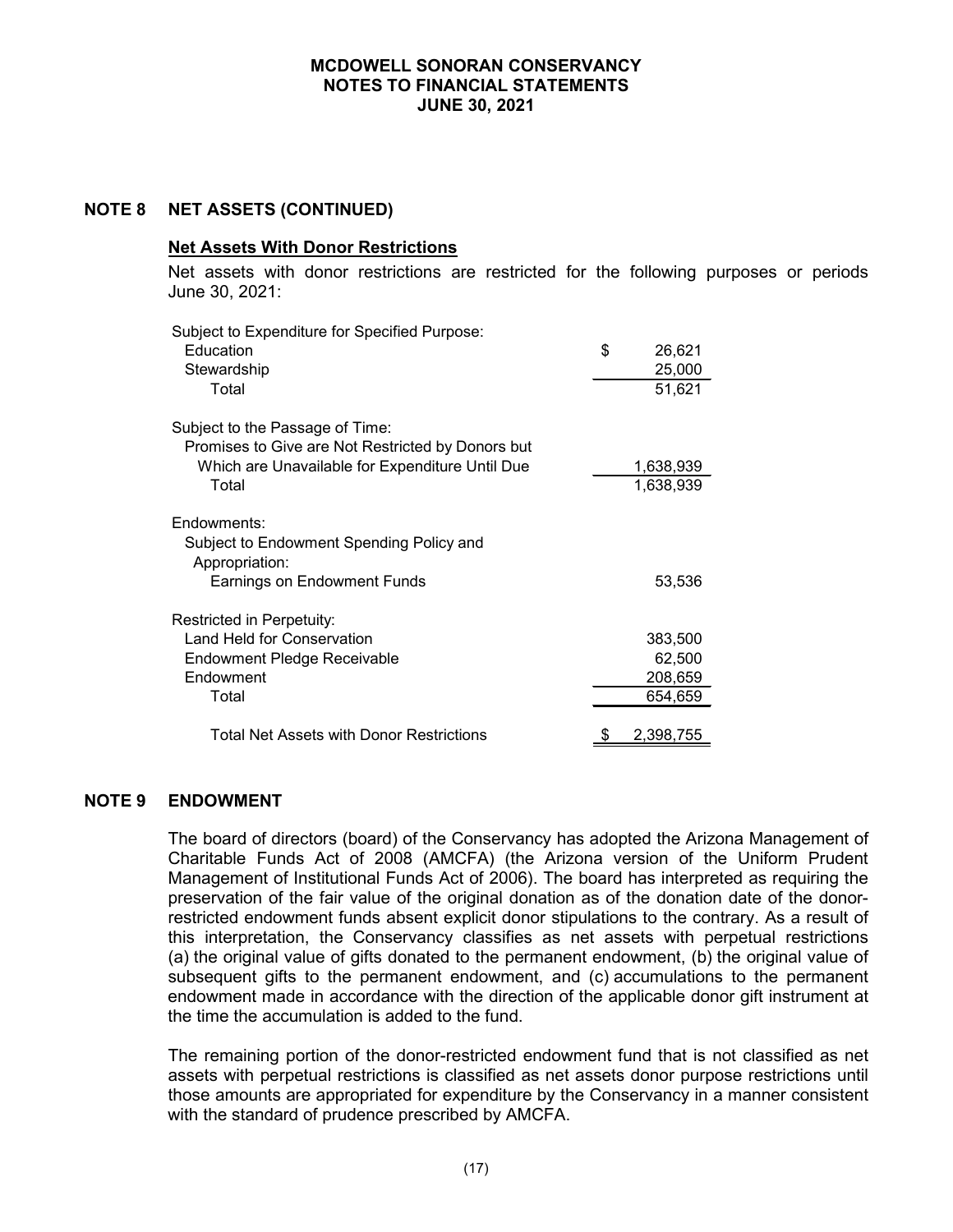# **NOTE 9 ENDOWMENT (CONTINUED)**

In accordance with AMCFA, the Conservancy considers the following factors in making a determination to appropriate or accumulate donor-restricted endowment funds:

- The duration and preservation of the fund
- The purposes of the Conservancy and the donor-restricted endowment fund
- General economic conditions
- The possible effect of inflation and deflation
- The expected total return from income and the appreciation of investments
- Other resources of the Conservancy
- The investment policies of the Conservancy

The Conservancy's endowments consist of land held for conservation, donations restricted in perpetuity and purpose restricted investment earnings. As required by U.S. GAAP, net assets associated with the endowment funds, including funds designated by the board to function as endowments, are classified and reported based on the existence or absence of donor-imposed restrictions.

|                             | Without<br>Donor<br>Purpose<br><b>Restrictions</b><br>Restricted |    | Restricted in<br>Perpetuity |    | Total   |    |           |
|-----------------------------|------------------------------------------------------------------|----|-----------------------------|----|---------|----|-----------|
| Endowment Net Assets -      |                                                                  |    |                             |    |         |    |           |
| Beginning of Year           | \$                                                               | \$ | 11.951                      | \$ | 208.659 | \$ | 220,610   |
| Net Realized and Unrealized |                                                                  |    |                             |    |         |    |           |
| Gains                       |                                                                  |    | 56,139                      |    |         |    | 56,139    |
| Interest Income             |                                                                  |    | 2.146                       |    |         |    | 2.146     |
| Amounts Appropriated for    |                                                                  |    |                             |    |         |    |           |
| Expenditure                 |                                                                  |    | (16, 700)                   |    |         |    | (16, 700) |
| Endowment Net Assets -      |                                                                  |    |                             |    |         |    |           |
| End of Year                 | \$                                                               | \$ | 53,536                      | \$ | 208,659 | \$ | 262,195   |

Changes in endowment net assets for the year ended June 30, 2021 are as follows:

The Conservancy has adopted investment and spending policies for endowment assets that attempt to provide a predictable stream of funding to programs supported by its endowment while seeking to maintain the purchasing power of the endowment assets. Under this policy, the endowment assets are invested in a manner that is intended to produce results while assuming a moderate level of investment risk. The Conservancy's spending and investment policies work together to achieve this objective.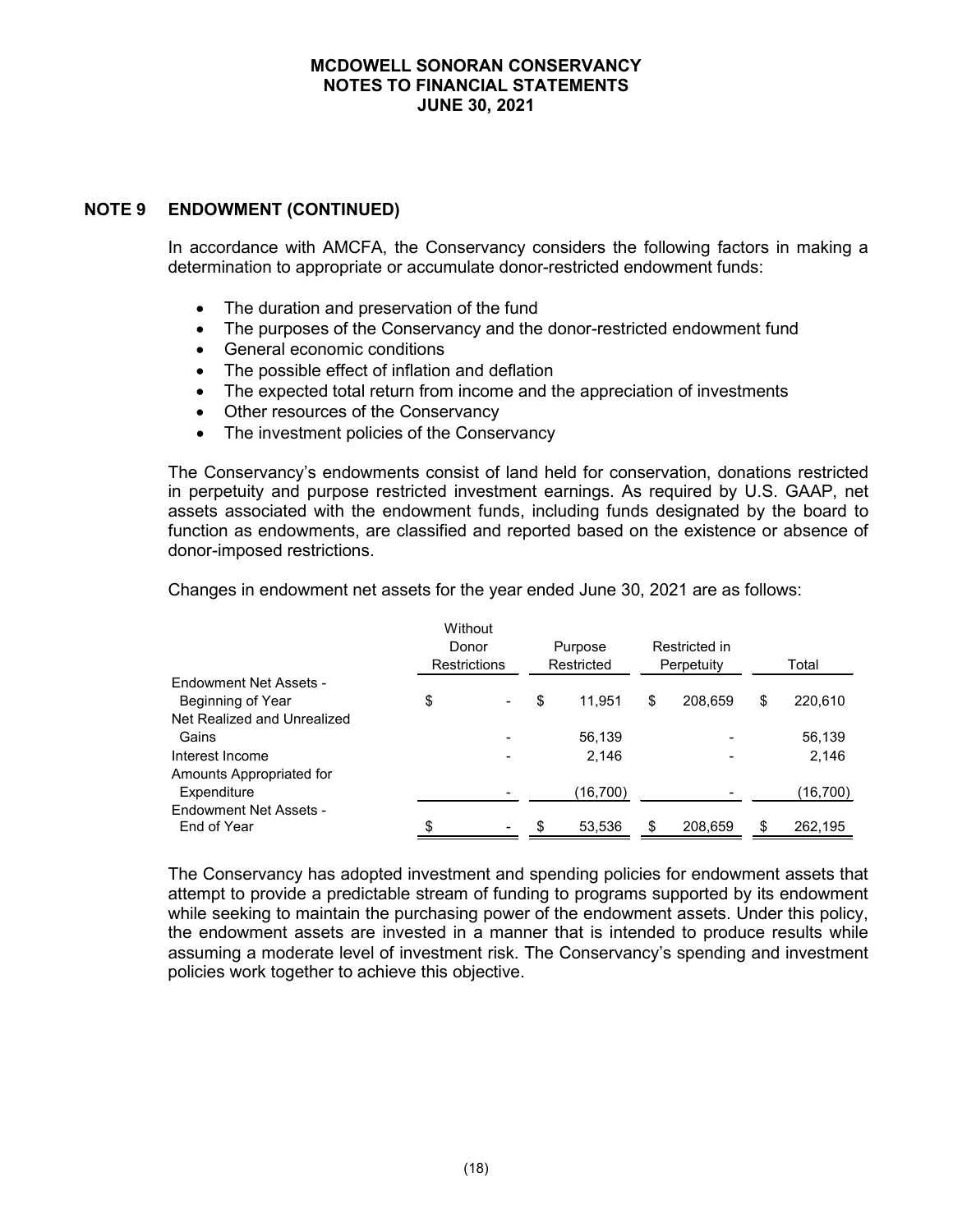### **NOTE 9 ENDOWMENT (CONTINUED)**

The Conservancy's annual appropriations are at the discretion of the board unless specific instructions were provided by the endowment donors. The current spending policy is 5% to 7% of the annual market value of the endowment, as determined annually by the board. In the event the current market value of the endowment is less than the historical gift value, spending will continue at 5% to 7% of the market value, unless donor agreements do not permit spending in this circumstance or as otherwise determined by the board. For the year ended June 30, 2021, investment earnings of \$16,700 were appropriated for expenditure by the board.

From time to time, the fair value of assets associated with individual donor-restricted endowment funds may fall below the level that the donor or AMCFA requires the Conservancy to retain as a fund of perpetual duration. As of June 30, 2021, the Conservancy had sufficient funds allocated to the endowment.

### **NOTE 10 LEASE COMMITMENTS**

The Conservancy leases office space and office equipment under noncancelable operating leases expiring in years through 2022. The rental expense related to these leases is recorded on a straight-line basis over the lease term. Total rental expense was \$47,574 for the year ended June 30, 2021.

Subsequent to year end, the Conservancy entered into lease agreement for office space under noncancelable operating leases that expire in 2027. The minimum lease payment is reflected in the following schedule.

Minimum future lease payments under noncancelable operating leases having remaining terms in excess of one year, are as follows:

| Year Ending June 30, |   | Amount  |  |  |
|----------------------|---|---------|--|--|
| 2022                 | S | 79,976  |  |  |
| 2023                 |   | 173,580 |  |  |
| 2024                 |   | 177,920 |  |  |
| 2025                 |   | 182,368 |  |  |
| 2026                 |   | 186,927 |  |  |
| Thereafter           |   | 142,807 |  |  |
| Total                |   | 943,578 |  |  |

# **NOTE 11 RELATED PARTY TRANSACTIONS**

During the year ended June 30, 2021, the Conservancy received contributions, both cash and in-kind, from board members totaling \$38,286. As of June 30, 2021, amounts due from board members totaled \$14,000, and are included in contributions receivable in the accompanying statement of financial position.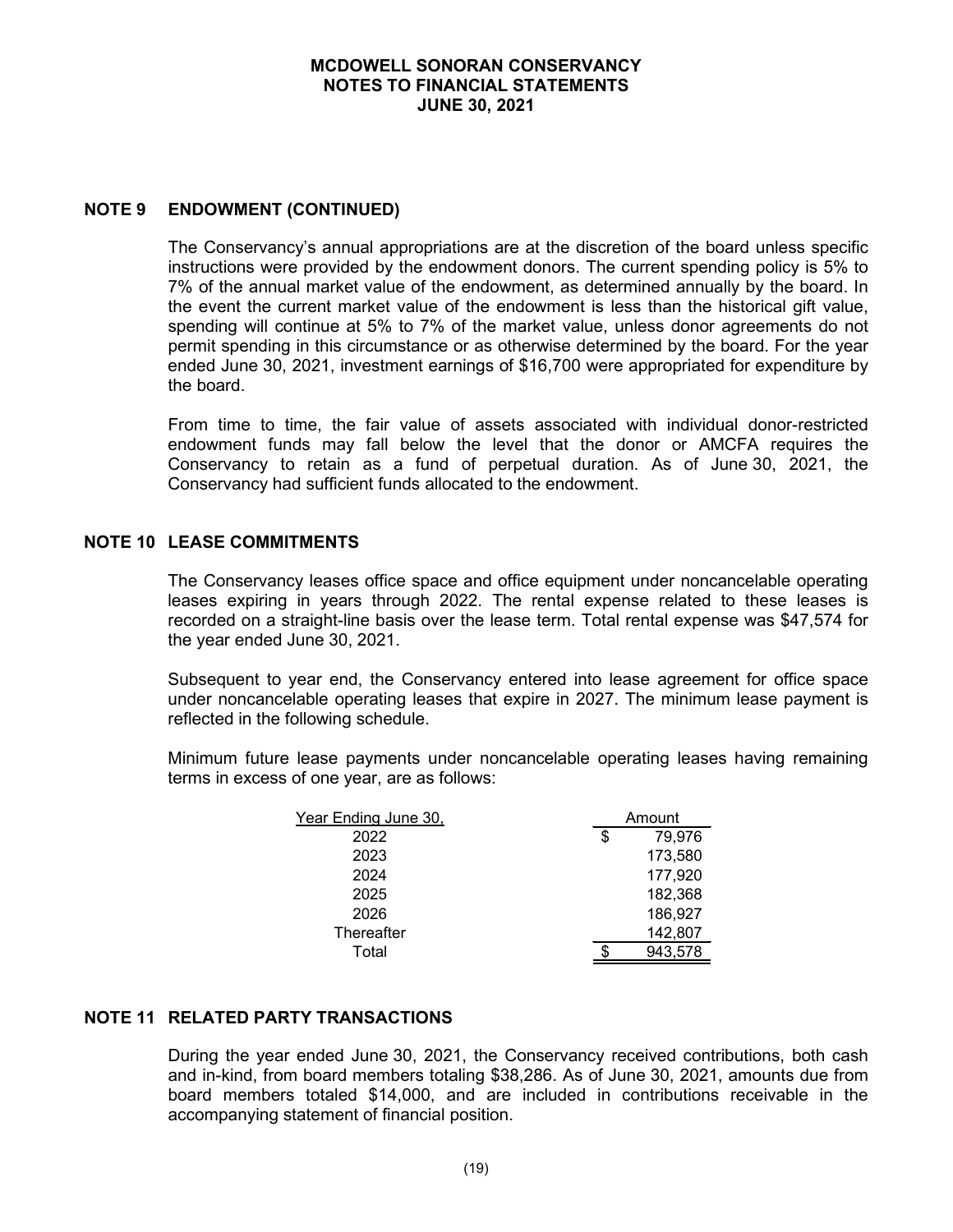### **NOTE 12 CONCENTRATIONS OF CREDIT RISK**

One donor gave cash contributions which represent 66% of total contributions and grants revenue for the year ended June 30, 2021. One organization represents 100% of program service revenue for the year ended June 30, 2021. One donor represented 86% of the contribution receivable balance. Should these contribution levels decrease, the Conservancy may be adversely affected.

### **NOTE 13 RISKS AND UNCERTAINTIES**

In December of 2019, the World Health Organization declared the spread of Coronavirus Disease (COVID-19) a worldwide pandemic. The COVID-19 pandemic is having significant effects on global markets, supply chains, businesses, and communities. Specific to the Organization, COVID-19 impacted various parts of its 2021 operations and financial results. Management believes the Conservancy is taking appropriate actions to mitigate the negative impact. However, the full impact of COVID-19 is unknown and cannot be reasonably estimated as these events occurred are still developing.